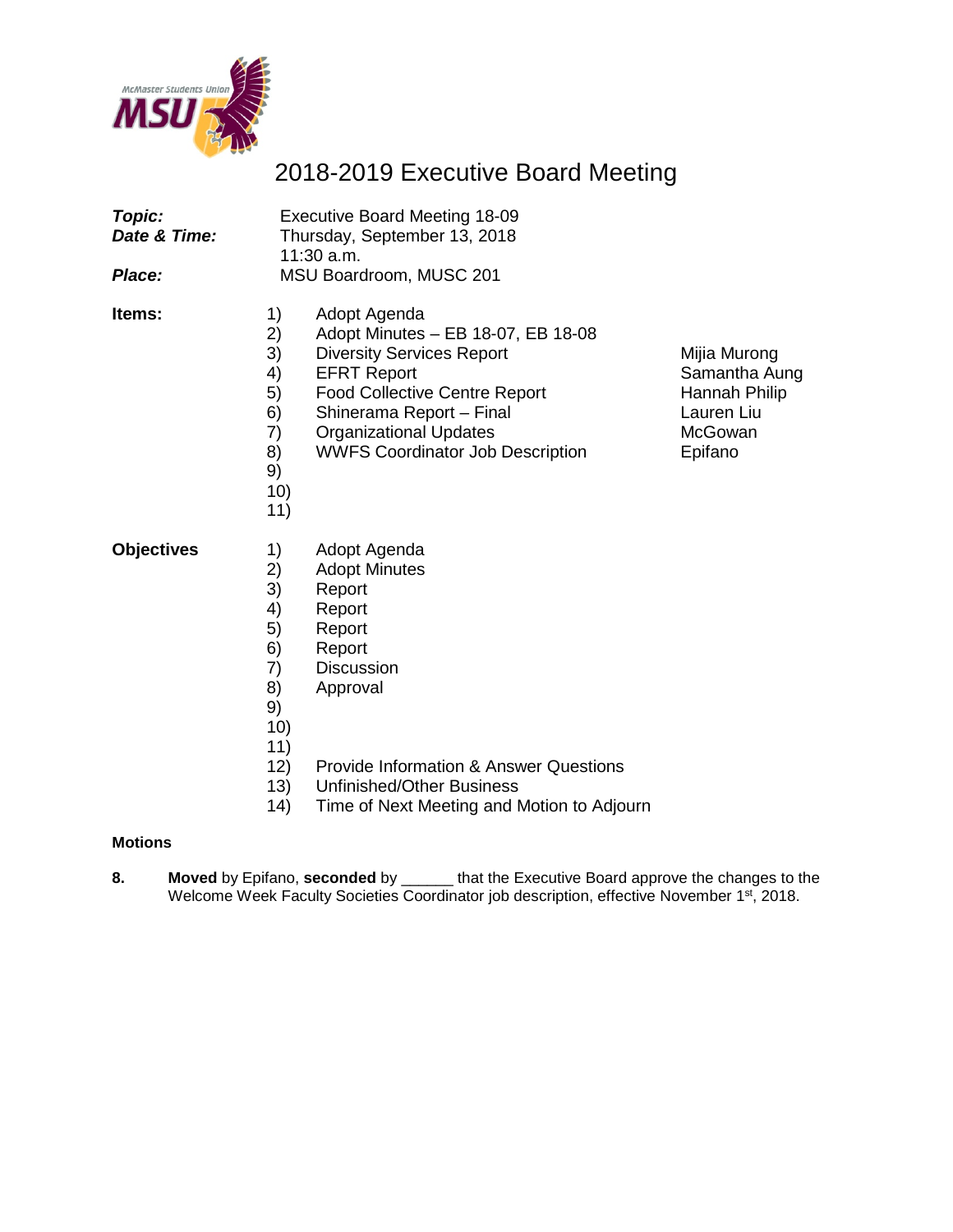### **Executive Board Meeting 18-09 Thursday, September 13, 2018 @ 11:30am MSU Boardroom, MUSC room 201**

#### **Called to Order 11:33am**

| Present               | Bertolo, Epifano, Farah, Florean, Hackett, MacLean, Robinson, Roshan, Warwani |  |  |
|-----------------------|-------------------------------------------------------------------------------|--|--|
| Late                  |                                                                               |  |  |
| Absent                |                                                                               |  |  |
| <b>Others Present</b> | J. McGowan (General Manager), V. Scott (Recording Secretary), S. Figueiredo   |  |  |
|                       | (AVP (Services)), Lauren Liu (Shinerama Coordinator), Josh Marando (WWFS)     |  |  |
|                       | Coordinator), Hannah Phillip (Food Collective Centre Director), Mijia Murong  |  |  |
|                       | (Diversity Services Director)                                                 |  |  |

### **1. Adopt Agenda**

**Moved** by Epifano, **seconded** by Hackett to adopt the agenda, as presented.

#### **Amendments**

- **Epifano Strike "Organizational Update"**
- Epifano Add "Sponsorship & Donations Recommendations"

**Moved** by Epifano, **seconded** by Hackett to adopt the agenda, as amended

### **Passes Unanimously**

### **2. Adopt Minutes**

**Moved** by Robinson, **seconded** by Florean to adopt the minutes from Executive Board meetings 18-07 – August 14, 2018, and 18-08 – September 6, 2018, as circulated.

### **Passes Unanimously**

### **3. Shinerama Report – Lauren Liu presented**

**Liu summarized the report.** 

### **Questions**

- Florean asked what barriers Liu was aware of now. Liu responded that Shinerama was now its own rep team. They explained that some members of the shine team felt attacked by other teams on shine day. Liu stated that it was also a fact that sending out a lot of people to fundraise and not all of them are attached to the cause and want to be there. Liu stated that they would like to get more feedback first and put together specific details on how the week and events were run.
- Farah asked if Liu was planning on putting a survey out this year. Liu responded that they were going to do that by reaching out to the contacts that they already have. Wooder added that if they wanted to do a mass survey the MSU would have to do a freedom of information request. He stated that the MSU can just create the survey on the website and advertise through MSU channels.
- Robinson asked if Shinerama did SSC training this year. Liu responded that they did.
- Robinson asked if they saw value in that training for what it taught Shinerama versus what they did. Liu responded that it helped for being a rep in general. Liu stated that it would have been helpful if SSC threw in 'What is Shinerama' and fundraising training.
- Roshan stated that in the future the team should consider the type of impact they have socially on where they choose to fundraise, such as going to Barton, as it might create a negative relationship between McMaster and the inner city. Liu stated that this was something that the team thought about too late.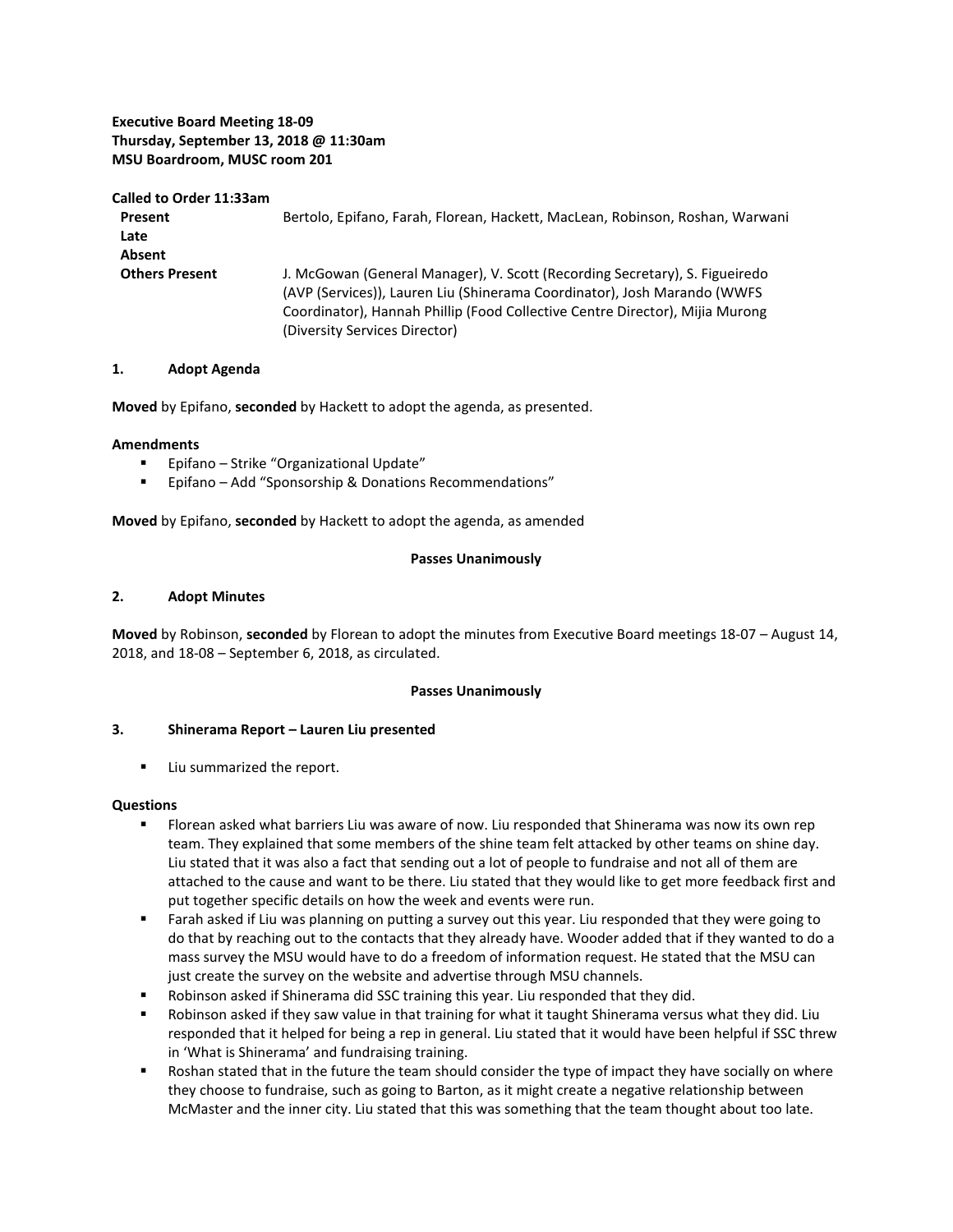Wooder congratulated Liu and the team on reaching the goal.

### **4. Food Collective Centre – Hannah Philip presented**

**Philip summarized the report.** 

### **Questions**

- Bertolo asked about the GSA and sharing resources, and what that meant. Philip responded that graduate students use the food bank and lockers of love.
- **EXECT AS EXECTS FILIST 2** Epifano asked if Philip keeps stats on how many graduate students are using the service. Philip responded that the services has students fill out intake forms.
- Epifano stated that it would be interesting to see how many graduate students use the service, and if they could ask GSA for help. Philip responded that they have reached out to the GSA and that the association was willing to fundraise. Philip added that they thought it was about 10% of usage was from graduate students.

### **5. Diversity Services – Mijia Murong presented**

Murong summarized the report.

### **Questions**

- Wooder stated that in the spirit of reconciliation, instead of creating a stand-alone they should perhaps focus on consultation from people on campus. Murong responded that they have been training reps about this and putting it in AOP training.
- Bertolo stated that last year's VP Education went to the CISSA meetings, and that this was something that they had hoped to do. Bertolo stated that they could let Murong know when the meetings are so that they collaborate.
- **BUT ALT STARS IN STARS IN STARS IN STARS IN STARS IN STARS IN STARS IN STARS IN STARS IN STARS IN STARS IN STARS IN STARS IN STARS IN STARS IN STARS IN STARS IN STARS IN STARS IN STARS IN STARS IN STARS IN STARS IN STARS** if Murong needed a connection that they could do it. Murong stated that they had a couple of ideas on how they want to do it and would like a campus wide push. Murong stated that they weren't sure how to address it.
- Florean asked Murong to give an update on the possibility of a research and training coordinator. Murong responded that it didn't make sense to bring in a training coordinator this year but was still interested in creating the position for next year. Epifano added that Diversity was going under a service review and the Services Committee will look into these items.

### **6. EFRT Report – report attached**

**Epifano went over the report.** 

### **Questions**

**Hackett asked if there was a feedback form at the end of the year, and if so could they have a question** about how many volunteers/exec would be a rep for Welcome Week or be involved in EFRT. Hackett felt that students should be doing one or the other as being a rep was so much work. Marando stated that EFRT volunteers were supposed to choose on or the other. Epifano added that this didn't happen, but it could possibly be put in the job description. Farah stated that this was important as the Director might not be able to get alumni one year. Warwani stated that CAs can't rep for Welcome Week either, and that perhaps they should look into that model. Bertolo stated that there was worry that if they give students the option and they choose to rep, there won't be EFRT responders. Bertolo stated that this then further decreases the numbers. Robinson added that they weren't sure if the MSU should be making students chose and would rather have the responders take the week off and be able to respond the rest of the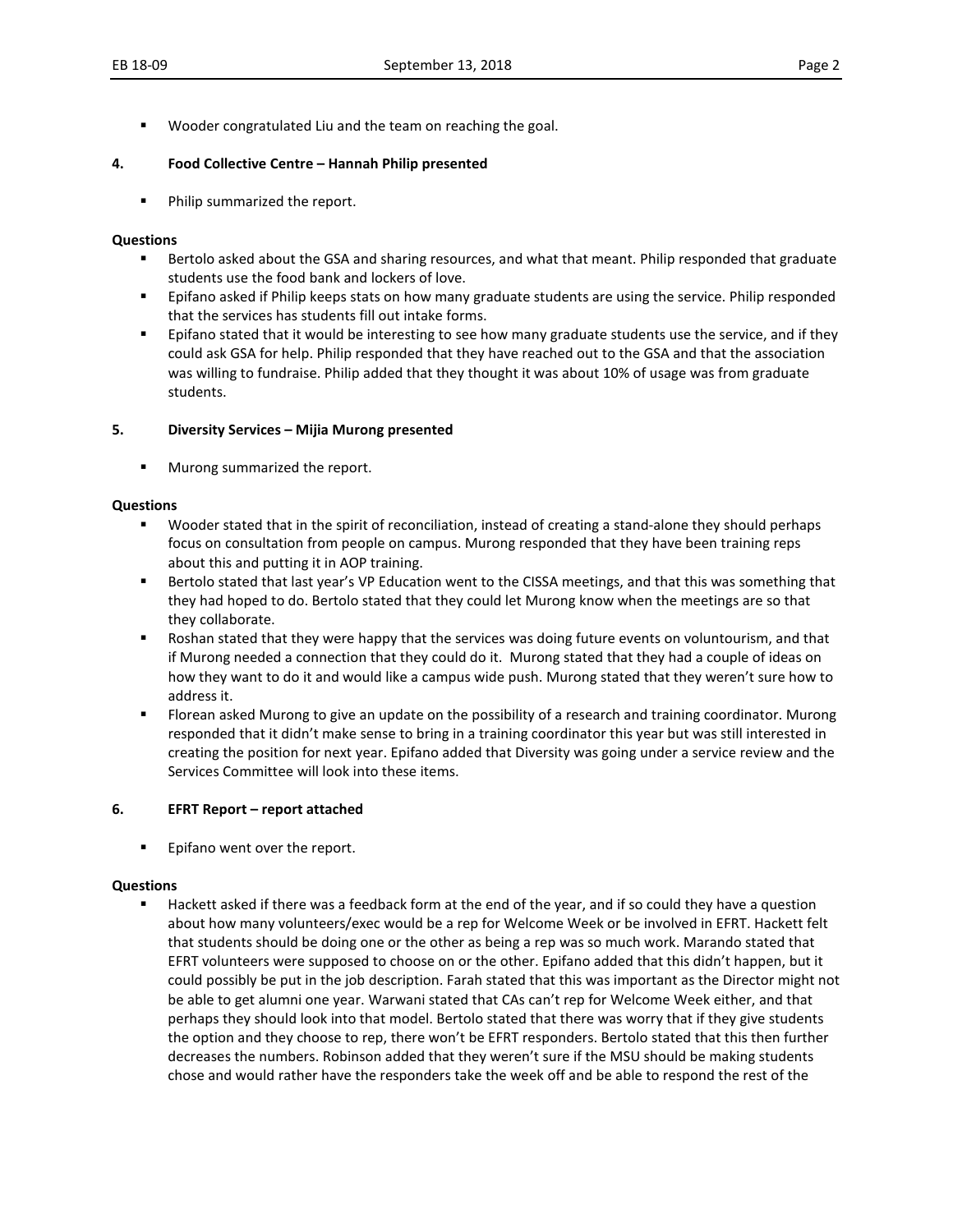year. Epifano stated that something they could do would be to make EFRT training the same day as Welcome Week training, and this makes them have to make a choice.

- Florean asked if EMTs being present at Homecoming weekend was a thing. Epifano responded that at the concert EFRT will be there, it will be similar to Welcome Week.
- Wooder reminded the Board that they could set conditions on terms of employment, and it wasn't out of their purview if a member of EFRT couldn't do 'x' and 'y'. Wooder added that if EFRT can't be properly staffed then it's an employment matter that needs to be looked into.

### **8. WWFS Coordinator Job Description**

**Moved** by Epifano, **seconded** by Robinson that the Executive Board approve the changes to the Welcome Week Faculty Societies Coordinator job description, effective November 1<sup>st</sup>, 2018.

- **Epifano went over the memo with the Board.**
- Marando stated that a challenge set out was the expectation of working in January when the start date was February 1. Marando stated that in terms of transition the expectations weren't outlined, and proper wages were not given.
- **Epifano stated that a new section was added last year, but a wage review wasn't done.**

### **Vote on Motion**

### **Passes Unanimously**

### **9. Sponsorship & Donations Recommendations**

**Moved** by Robinson, **seconded** by Hackett to approve the following recommendations from the Sponsorship & Donations Committee:

- Donation of \$90 to Jackie Phung
- **•** Donation of \$250 to Filip Sakic
- Robinson went over the memo and the purpose of the Committee.

### **Vote on Motion**

### **Passes Unanimously**

### **10. Information and Questions**

- Wooder announced that HoCo expo was tomorrow, with the Street Fest happening on Saturday.
- **Epifano reported that in October SRA meetings will be livestreamed through Facebook. She explained that** they will be making separate Facebook pages for the SRA.
- Hackett asked about Shinerama's raised amount and if there was an overhead fee. Robinson responded that a lot of the overhead is the investment made into Shinerama and there will be some costs reduced from the money raised.
- MacLean announced that the Science caucus has office hours with MSS.
- Farah announced that she will be meeting with Hamilton Policy Services and will get any answers to questions about HoCo.
- Florean asked if there will be an increase in hours for SWHAT to be proactive for safety or just usual hours. Farah responded that the hours will be staying the same but will be promoted more.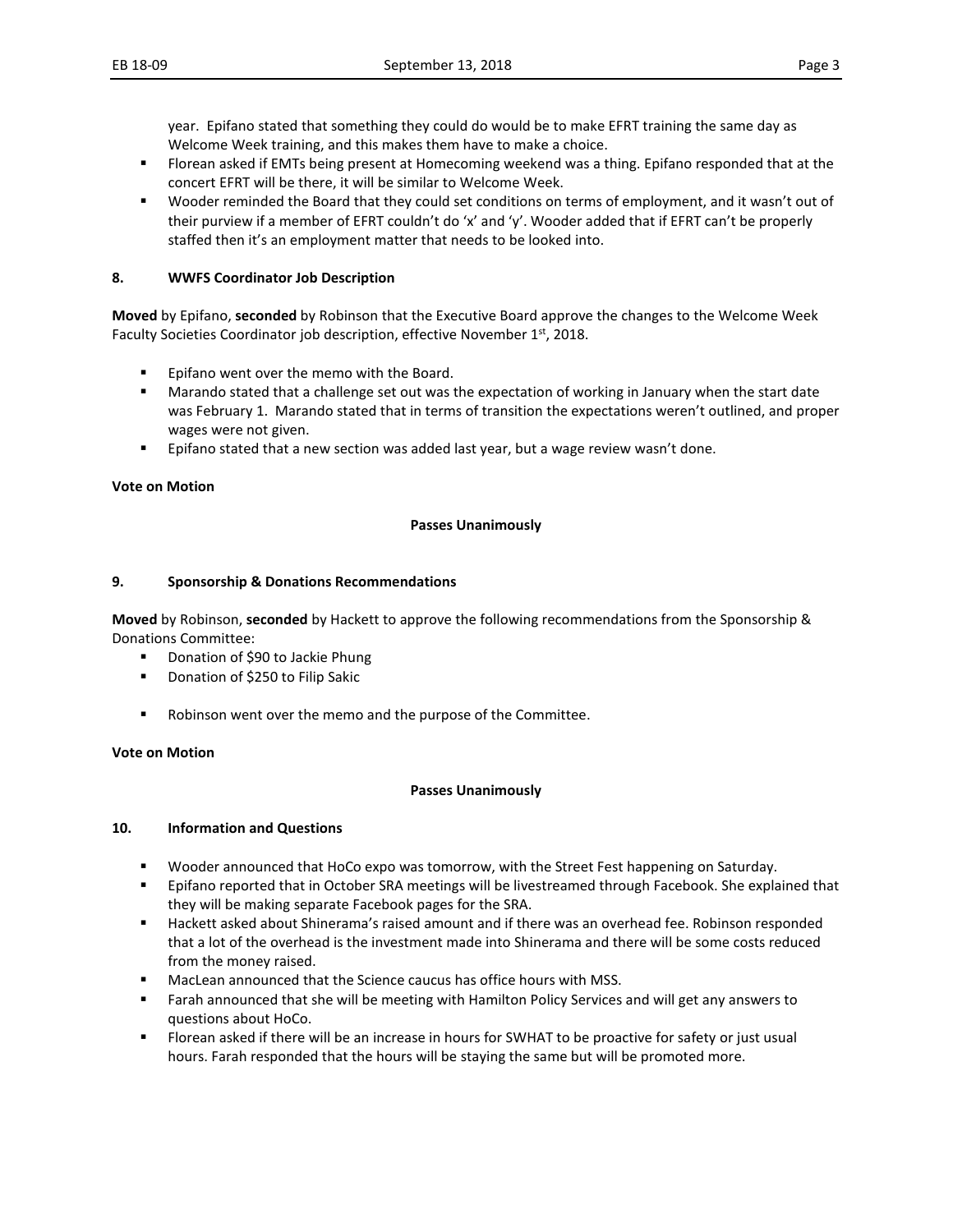- Florean asked if SWHAT will be getting more volunteers. Epifano responded that she could follow up to see how the services was going. She explained that they won't be increasing the hours for SWHAT but could look at volunteer schedules.
- **Bertolo announced that 'textbook broke' was happening and asked everyone to please promote. She** explained that it was a smaller campaign this year but very successful. Bertolo stated that she has been having further discussions with OUSA about the Freedom of Speech edict and if they will be taking a stance.
- Warwani announced that there was an online 'letter of support' to adopt open education resources.
- **BED 10.5 That Soldings That Solding That Solding The Sold Solding 1** and that the TwelvEighty opening 1.1 and that the TwelvEighty opening was received positively, and that they will be hiring for a promo coordinator soon. Robinson stated that a photo for the SAB ground breaking was scheduled for tomorrow.
- **Robinson asked MacLean about his quote in the newspaper and how it happened. MacLean responded** that he was reached out to about the incident and told them what happened. MacLean explained that their housemates wanted to remain anonymous.
- Hackett brought up that at TwelvEighty that some servers seemed stressed and said that some had quit, and that training during the first week was a lot. Hackett asked if it was possible for people to get training earlier. Robinson responded that they will be looking at timelines to see if hiring in April was an effective process. Robinson added that training was rushed this year.

### **11. Adjournment and Time of Next Meeting**

### **Time of Next Meeting:**

### **Thursday, September 20, 2018 11:30am MSU Boardroom, MUSC 201**

**Moved** by MacLean, **seconded** by Florean that the Executive Board meeting be adjourned.

### **Passes by General Consent**

### **Adjourned at 12:34pm**

/vs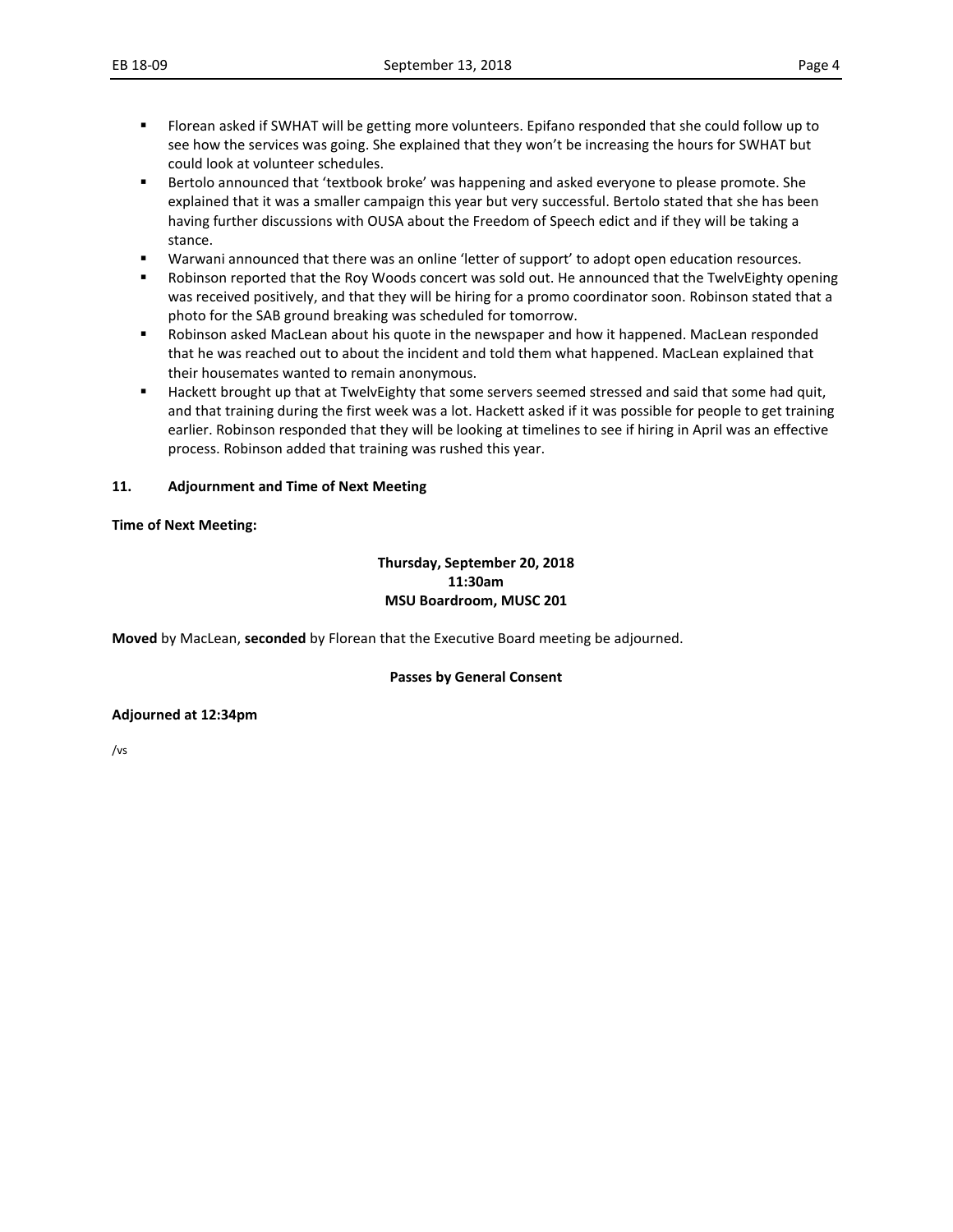

# **REPORT**

*From the office of the…*

### **MSU Shinerama**

| Members of the Executive Board |
|--------------------------------|
| Lauren Liu                     |
| MSU Shinerama Report #4        |
| September 13, 2018             |
|                                |

### **YEARPLAN UPDATE**

We have made it through Welcome Week! And we have successfully raised over \$100,000 for Cystic Fibrosis Canada. These upcoming months, I plan to collect a lot of feedback about the service from the team, and from the other rep teams that were involved, as well as wrap up any administrative work that needs to be done for Cystic Fibrosis Canada for Shine Day. We will also be running a handful of small events from now until the end of the year, to continue to promote Shinerama on campus.

### **SERVICE USAGE**

In the past month, the MSU Shinerama Facebook page has had a 125% increase in page views, a 1460% increase in video views, and a 138% increase in post engagements. We have also gained another 50 followers on Facebook, and more on Instagram. Shinerama events that were run throughout the week of welcome week had decent turnout and success, raising approximately \$100-\$200 with each event each day. This was a increase in daily fundraising in comparison to last year. We also received positive feedback from our online awareness campaign, and our sidewalk chalk event.

### **PAST EVENTS, PROJECTS & ACTIVITIES**

Shine Week/Shine Day! During Welcome Week, we ran a range of fundraising events.

Piggy Painting

This event was not super successful, but was still able to raise  $\sim$ \$50.00, and was nice during the two move-in days for parents and incoming first years

Polaroids/Swag Sales

- Polaroids were super successful. We also did profile pictures for donations. These two combined raised about \$500.00
- Swag sales were not super successful, we used leftover swag at the sidewalk sale

Shine Taxi

Shine Taxi was very successful this year! We raised over \$100.00 each of the two movein days, and had a great opportunity to inform parents/incoming first years about the cause

Awareness Games & Chalk Drawing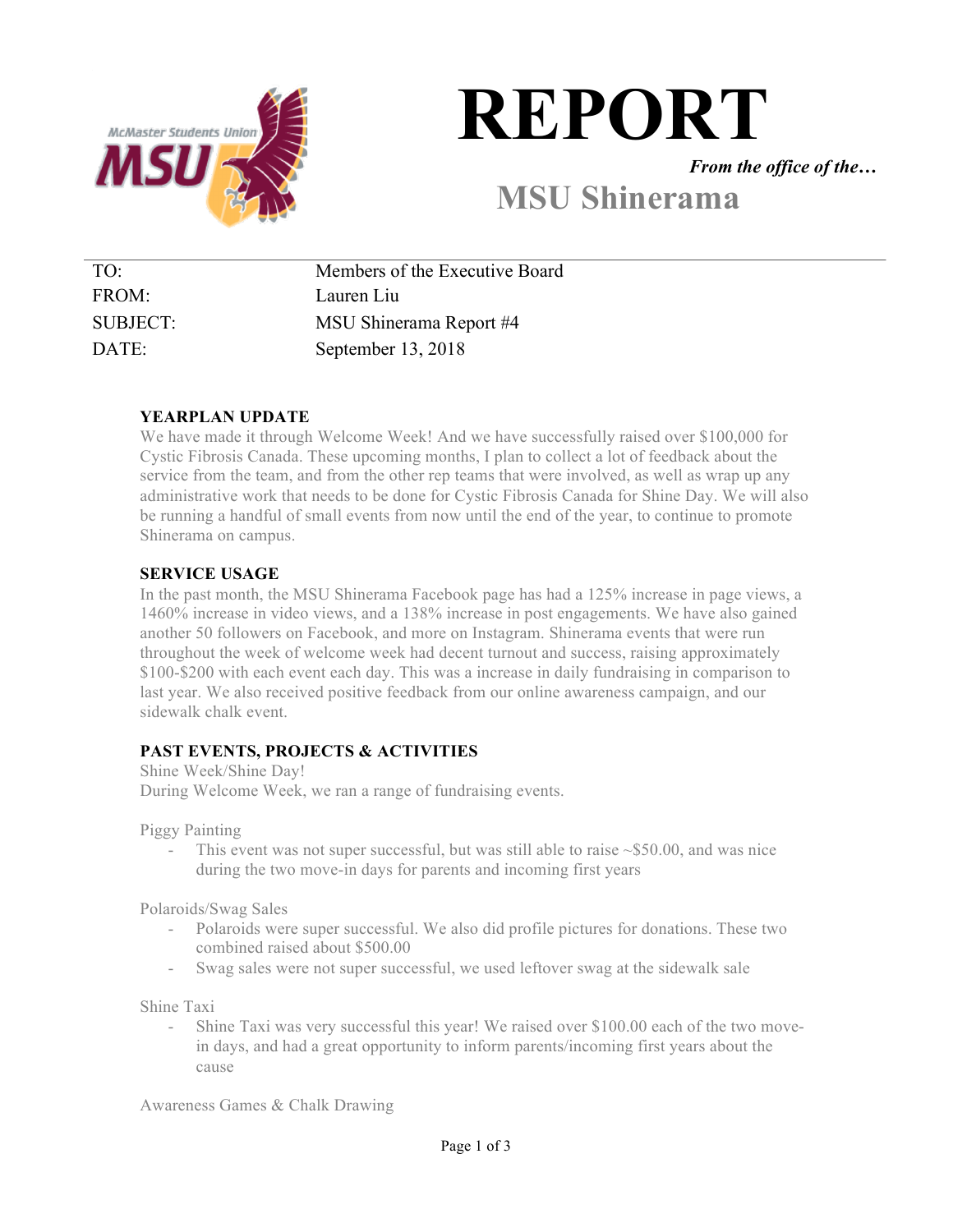- The chalk drawings were a really great awareness piece. We noticed many people on campus stopped to read a few facts throughout the day, and saw people taking photos of the facts. There were a few people that came up to our team as well, to let us know that they appreciated

### Shine Day Briefings

- On our down time, we held 2 major briefing sessions for our general reps, to adjust to the new responsibilities of the Shine Connector role, and to prepare for Shine Day. Based on feedback received so far, they were very helpful sessions, although they could use some fine-tuning

Residence Showcase @ Mary Keyes

We participated in the Residence Showcase at MK on the Tuesday of WW. It was great to meet some first years in residence and to raise awareness for the service.

Shineapple

- This was not a very successful event, but we were able to use the pineapples as trophies for Shine Cup.

Bling Bling

- Bling Bling is a longstanding tradition for Shinerama and at McMaster. It seems that there are a number of opinions surrounding Bling Bling that I'd like to address when collecting feedback from the other rep teams. Regardless, we still raised over \$500 from Bling Bling participation.

Community Shining

- This year I sent out my team to do a mini shine day during Welcome Week. We collected about \$200 as a team in 4 hours

Shine Café @ The Grind

- This was a nice collaboration event with The Grind, who agreed to donate 15% of the day's sales to Shinerama. We really appreciated their participation, and it was a great opportunity to promote both The Grind, and Shinerama

Shine Dodgeball Tournament

- The dodgeball tournament was a great parallel program, and there was a great turnout to our event! It is definitely something to consider running again in future years

Attending non-Shine Events: Faculty Fusion & MacConnector PJ Parade

We have found that attending non-Shine events has been extremely helpful in increasing our presence on campus, and connecting with first years, especially since we have become a larger rep team last year. I would like to discuss more about this at a later date, either with all of EB, or with Kristina.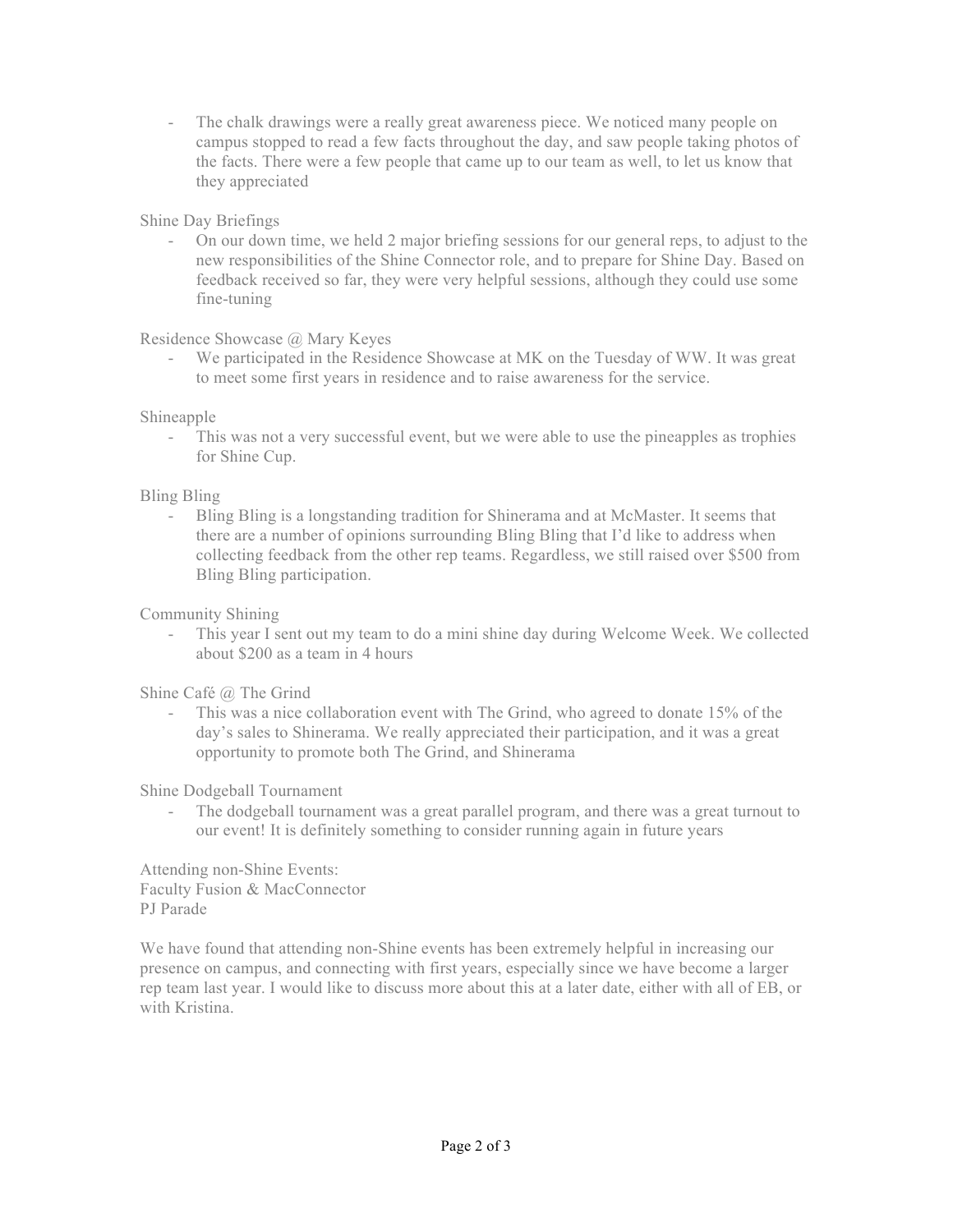### **UPCOMING EVENTS, PROJECTS & ACTIVITIES**

We are hoping to host a Bottle Drive after HOCO, and a few more online events/contests to fundraise a little more before wrapping up our campaign.

A lovely volunteer is donating his unopened XBOX as a prize/raffle to go towards Shine. We will also be raffling off the piggy that was painted throughout welcome week by the first years, along with an awareness piece.

Next steps include completing transition reports and hiring next year's coordinator. I would like to do this early, to be able to schedule transition meetings early with the incoming coordinator, to discuss my experience with them, as well as the experiences of the other execs on the team.

### **BUDGET**

Shine Day Buses: \$2847.60 Shine Day Pizzas: \$1270.00 Shine Day AVTEC: \$840.00 WW Printing UG: ~\$500.00 All from 6301-0122

Total Raised so far: \$103,849.66

### **VOLUNTEERS**

There have been a few challenges with the volunteers, but also successes. The volunteers were very engaged during WW in comparison to the summer. I think this is something we should address in the future, and should be aware of. The volunteers are in the process of returning a thorough feedback form to me about their experience. I've included a portion for returning reps to also address the changes that were made between this year's and last year's campaign to see what worked and what didn't.

Otherwise, the volunteers have bonded and have gotten very close since WW, which makes me super happy. We have a team Snapchat group, and everyone has been providing input on future bonding events. We will be hosting either a bowling or a movie night sometime this month for volunteer appreciation.

### **CURRENT CHALLENGES**

I would like to request to have one more meeting with EB, in about a month or so. I am in the process of collecting thorough feedback, both from my team, and from the other rep teams that were involved with Shinerama regarding Shine Day, Welcome Week, internal organization of the service. I'm unsure if some of the situations that we ran into were things that previous years have experienced as well, and feel that it would be beneficial to discuss some of the concerns from members on my team, and from members on other teams that have shared their feedback with me. I have a few meetings coming up in the next couple weeks with faculty teams to be able to thoroughly discuss and get feedback on their experience, as well as to bring up some issues that came up throughout the week last week, and feel that it would be beneficial to discuss with EB (or with a portion of EB).

### **SUCCESSES**

WE RAISED OVER \$103,000, with more to come! We beat Laurier online, despite having an earlier Shine Day date!

### **OTHER**

N/A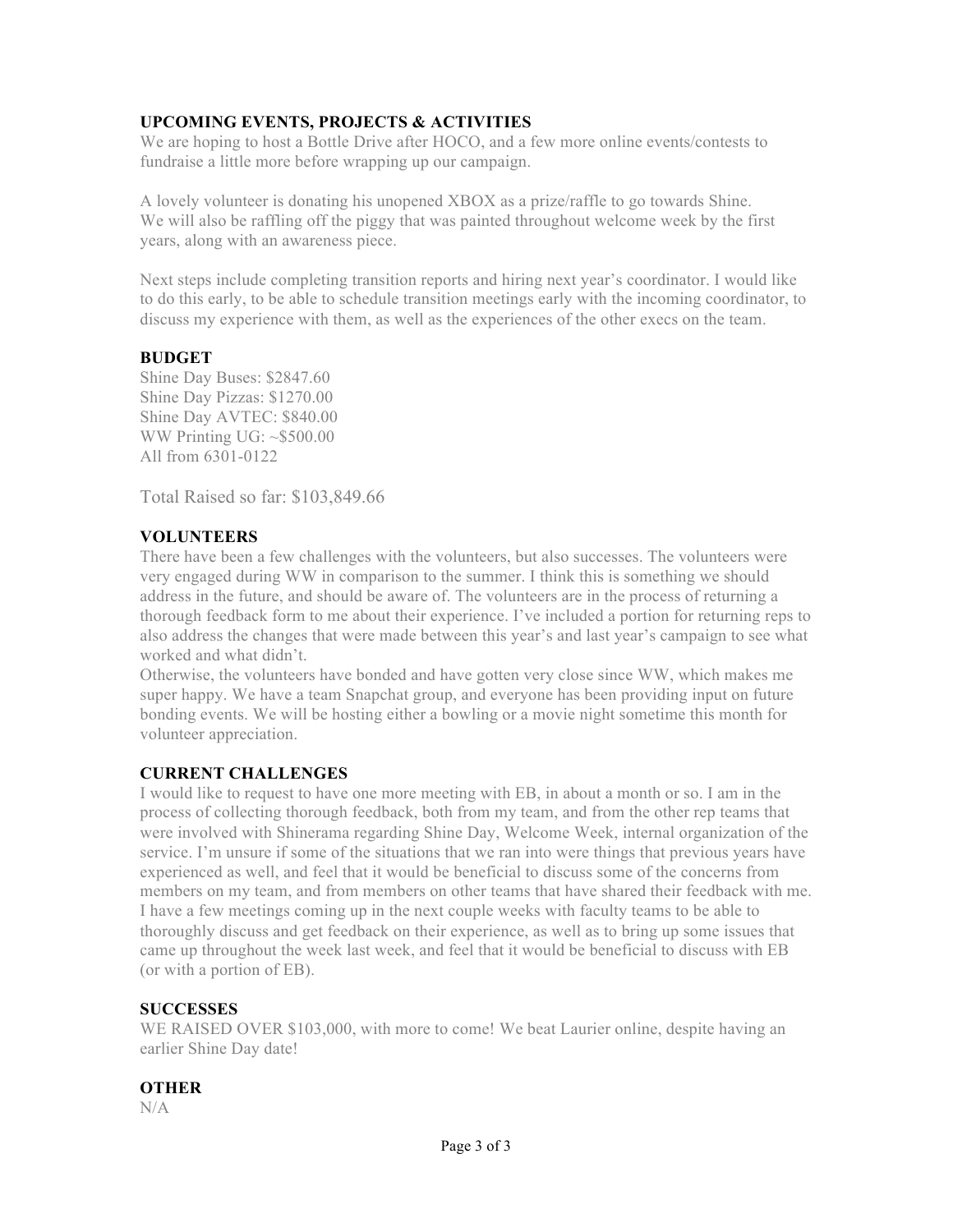

## REPORT From the office of the… MSU Food Collective Centre Director

| TO:      | Members of the Executive Board |
|----------|--------------------------------|
| FROM:    | Hannah Philip                  |
| SUBJECT: | Food Collective Centre #3      |
| DATE:    | August 11 <sup>th</sup> , 2018 |
|          |                                |

### YEARPLAN UPDATE

This past month we have finalized the Good Food Box ordering system and set up surveys for the full year. We've also hired and trained volunteers and set up a schedule for Food Collective Centre shifts. We've also come to an agreement on the logistics of Second Course with Hospitality Services to occur once a month beginning in October.



### SERVICE USAGE

After last month's lower usage, we've bounced back to double digits for our lockers of love usage and with more promotions and a specific Lockers of Love promo package on the way, I predict that we'll have even higher numbers as the year progresses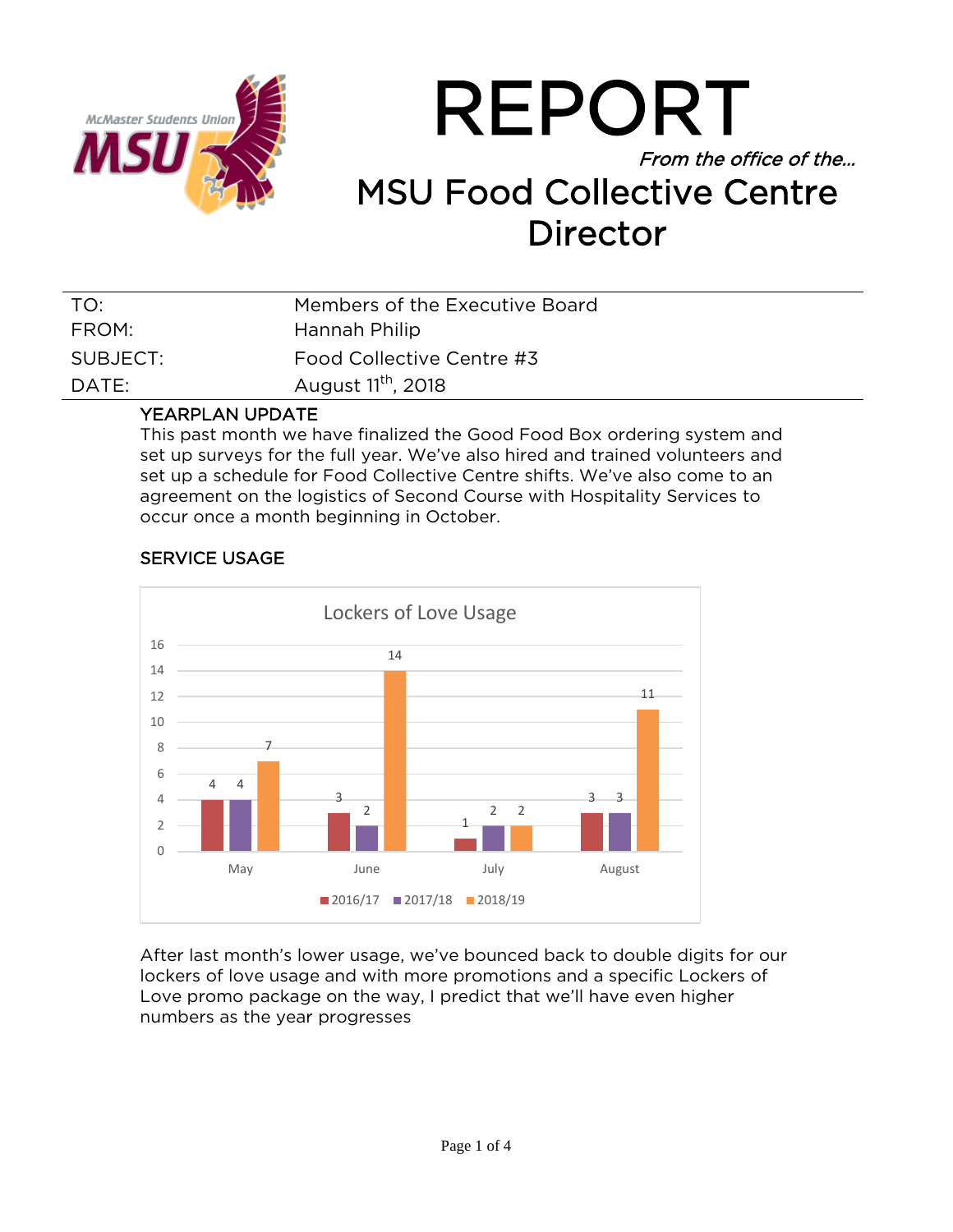### PAST EVENTS, PROJECTS & ACTIVITIES

For Welcome Week we had a Freezie giveaway, only bought a little over a 100 Freezies so we ran out pretty quickly especially because there was a heat warning that day, but we were still able to interact with some first years, and directed some of them to like our Facebook page. Definitely will suggest buying a lot more Freezies and directing people to us instead of going to them for next Welcome Week, but I'm glad to be able to have some level of interaction during Welcome Week.

Visited 2 Residences during Welcome Week. We gave a chill talk to first year in Edwards and told them about our space and programming. Went to Whidden and was able to judge a cooking competition, it was a lot of fun, and was able to chat in greater detail about our space, events and general programming. I'd love to be able to increase the level of presence in Welcome Week for next year to reach first years and offer options and resources to students who may need it.

Clubs fest was great! We were located right behind the Timmies line so we were able to chat with a ton of folks on their way to buy coffee. We had a lot of traffic and a lot of interested folks who wanted to know more about us.

Grad Resource fair was also a great success. Were able to re-connect with the Grad society who had worked with us many years prior and are planning ways to reach out to grad students as well. The idea of a Good Food Box in particular was very well received.

Our first exec meeting and training went fantastic! We officially have a one hour meeting time where everyone can make it!!

### UPCOMING EVENTS, PROJECTS & ACTIVITIES

FCC Grand Re-opening is this Thursday! It'll be a low-key event mostly due to the lack of space, but we hope to have a lot of traffic into our space and get the word out there that we exist!

We'll have balloons, tea and popcorn and a prize to a local Hamilton business that shares our values of Good Food, the Mustard Seed Coop.

Good Food Box! Now with Delivery! Our Good Food Box orders are open!! We're trying out a new system this year where I have more control over the back end of the orders. Last year we had some issues with seeing orders come in, I believe we've solved that issue and will be able to control the number of orders we receive.

We've already started planning for Trick or Eat, our largest campaign of the year which occurs on Halloween eve where we go out into the community and collect non-perishable items for both the Food Collective Centre and another food bank in the Hamilton area who needs more items. This way we can give back to our community and build stronger connections with deserving communities.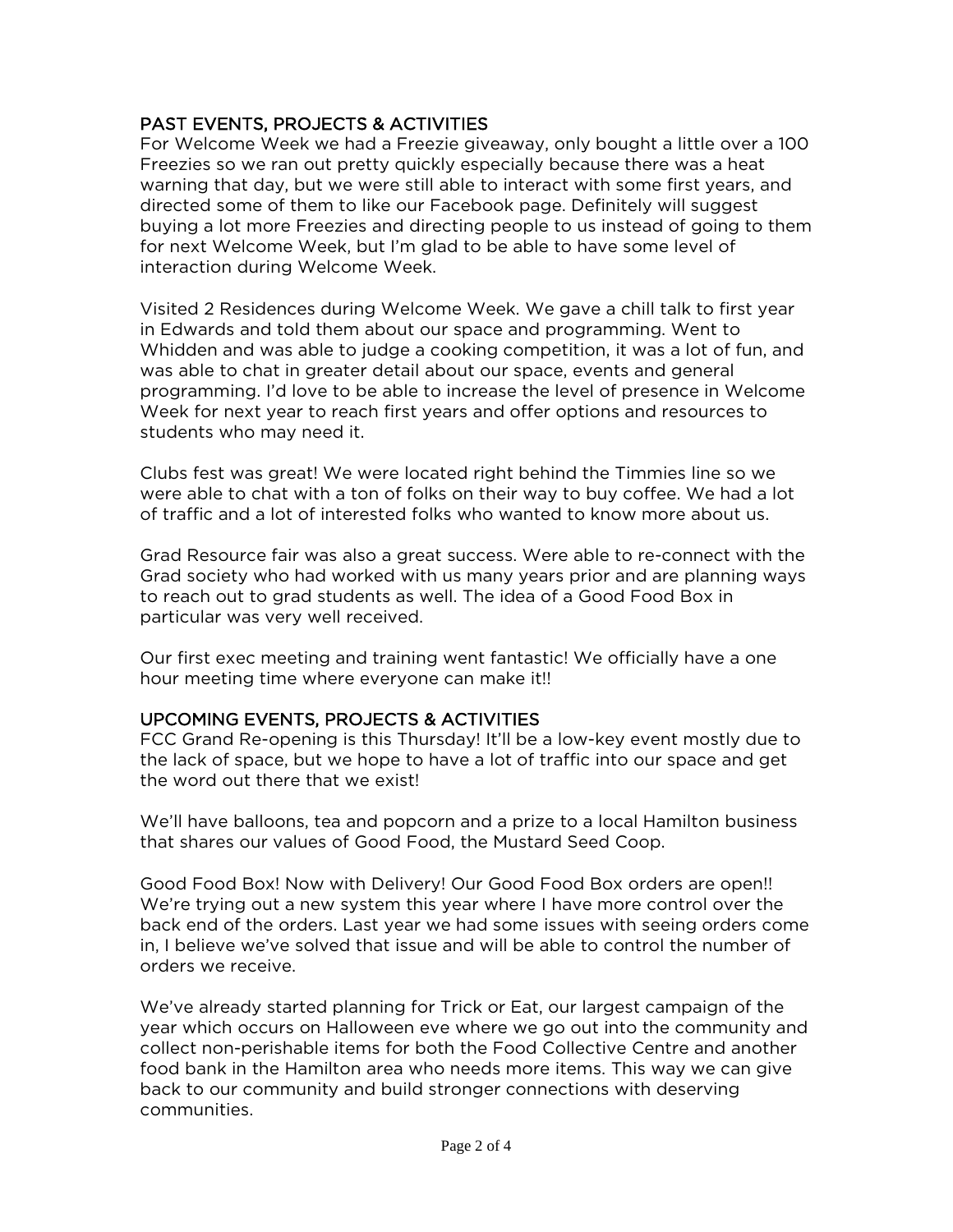### **BUDGET**

| <b>ACCOUNT</b><br><b>CODE</b> | <b>ITEM</b>                                                 | <b>BUDGET / COST</b> |
|-------------------------------|-------------------------------------------------------------|----------------------|
| 6102-0318                     | Freezies for Welcome Week                                   |                      |
|                               | <b>TOTAL SPENT IN LINE</b>                                  | 17.49                |
|                               | <b>REMAINING IN LINE</b>                                    | 10409.78             |
|                               |                                                             |                      |
| 6102-0318                     | 60 boxes for Good Food Box                                  |                      |
|                               | <b>TOTAL SPENT IN LINE</b>                                  | 290.70               |
|                               | REMAINING IN LINE                                           | 10392.29             |
| 6102-0318                     |                                                             |                      |
|                               | <b>Clubsfest Registration</b><br><b>TOTAL SPENT IN LINE</b> |                      |
|                               | <b>REMAINING IN LINE</b>                                    | 20.00                |
|                               |                                                             | 10372.29             |
| 6501-0318                     | 500 Brochures                                               |                      |
|                               | TOTAL SPENT IN LINE                                         | 355.00               |
|                               | <b>REMAINING IN LINE</b>                                    | 1885                 |
|                               |                                                             |                      |
| 6501-0318                     | New Service Pull up Banner                                  |                      |
|                               | <b>TOTAL SPENT IN LINE</b>                                  | 210.00               |
|                               | <b>REMAINING IN LINE</b>                                    | 1675                 |
|                               |                                                             |                      |
| 6501-0318                     | Promo package for Grand-Reopening                           |                      |
|                               | <b>TOTAL SPENT IN LINE</b><br><b>REMAINING IN LINE</b>      | 200.00<br>1475       |
|                               |                                                             |                      |
| 6501-0318                     | 500 Stickers for Service Promo                              |                      |
|                               | <b>TOTAL SPENT IN LINE</b>                                  | 153.00               |
|                               | <b>REMAINING IN LINE</b>                                    | 1322                 |

We've spent a lot this past month, most of it on promo materials that were needed due to our re-branding! We've also set up for Good Food Box and bought Freezies to distribute during Welcome Week. We have \$10,372.29 remaining in Annual Campaigns and \$1322 remaining in Advertising and Promotions.

### VOLUNTEERS

Volunteer training was this last weekend! We have a lot of keen faces and our FCC shifts will begin regular hours the day after our Grand Re-opening which is this Thursday September 13<sup>th</sup>!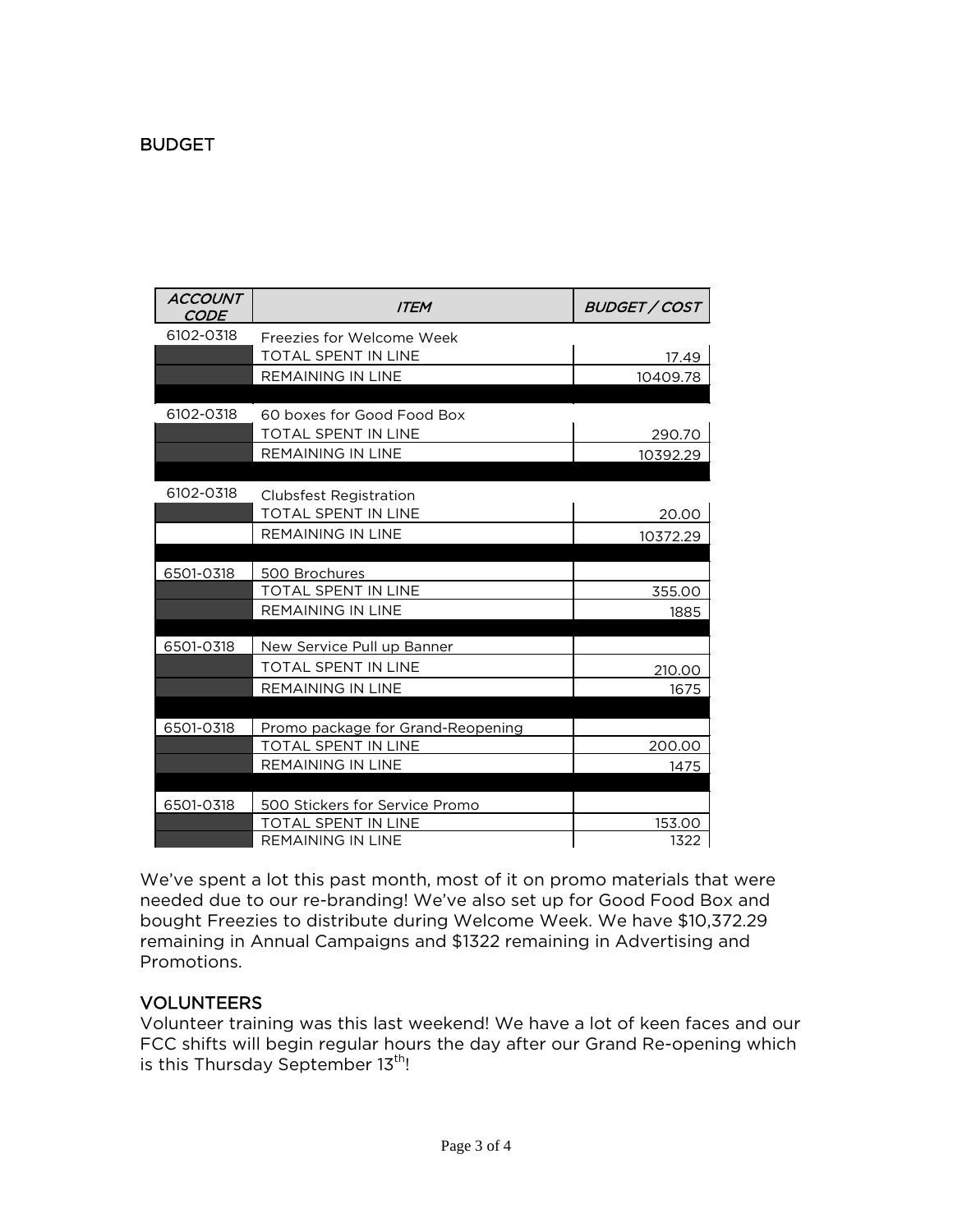### CURRENT CHALLENGES

Right now things seem to be smooth sailing, we have the regular issues of communications with our partners but it's mostly just a waiting game. We also are worried about our post scheduling, we want to talk about everything, but we also don't want to bore or inundate our facebook feed with too much information so we're developing a schedule that highlights what we need to highlight and when.

### **SUCCESSES**

Good Food Box orders are Good to Go!

Volunteers are keen and ready to roll

We officially have a meeting time for all exec!!!! One person has to skype in but we're all together in spirit and we can actually share info and perspectives so that all of our events and everything we produce is a group effort and reflects the various strengths that everyone brings to the table.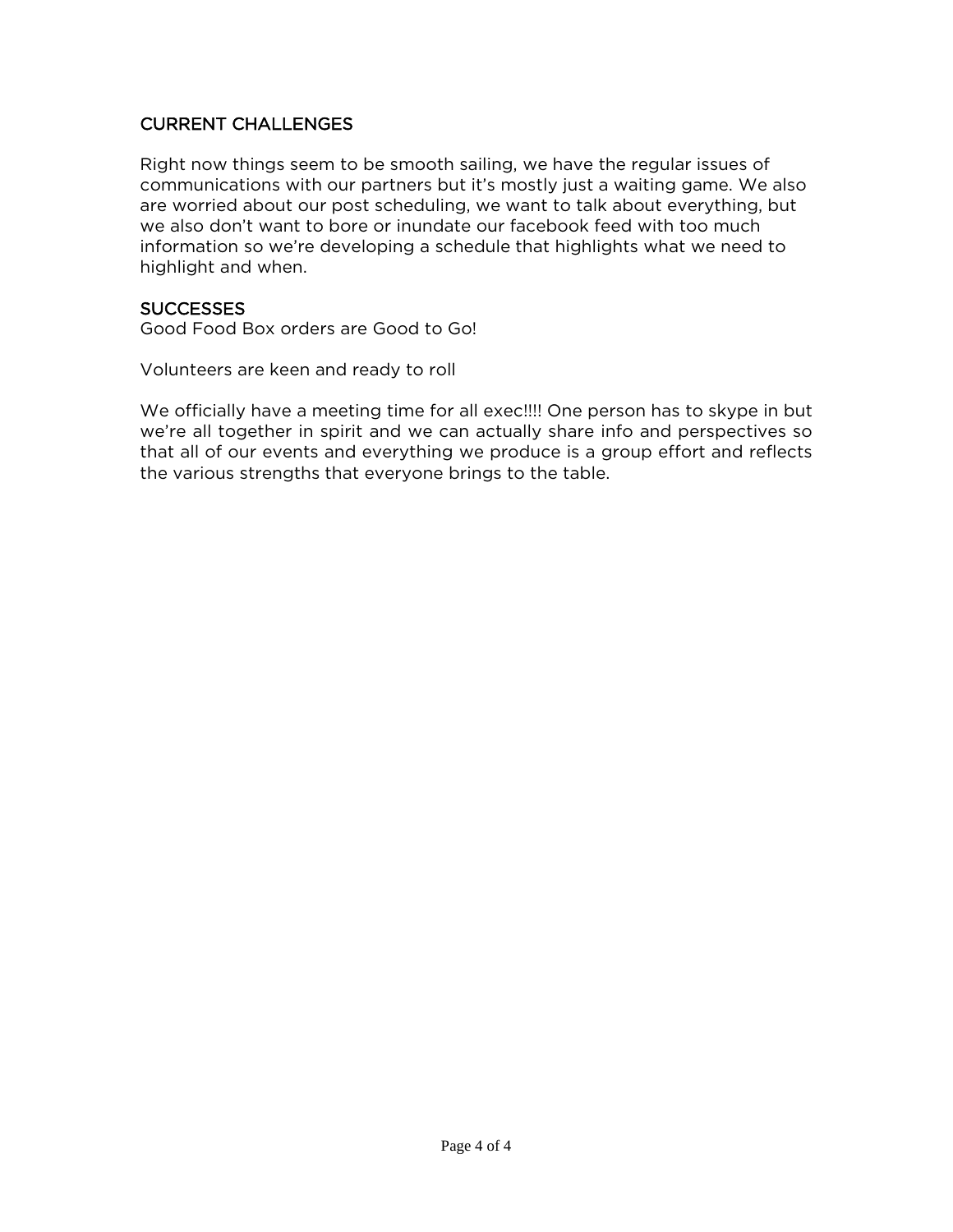

REPORT From the office of the… Diversity Services Director

| TO:      | Members of the Executive Board             |
|----------|--------------------------------------------|
| FROM:    | Mijia Murong                               |
| SUBJECT: | <b>[MSU Diversity Services] Report [3]</b> |
| DATE:    | [September 13, 2018]                       |

### YEARPLAN UPDATE

In the past 2 months, the service has expanded from a 2-person team to a 9 person family! We have hired and trained the execs, and as a team we have spent some time thinking and discussing our vision for the upcoming year.

With Mac transitioning from summer to fall-semester, Diversity Services engaged with Welcome Week reps and first years through the provision of AOP training, tabling at Club Fest, and advising welcome week programing. Although our engagement so far has been mostly what internal (i.e. we have yet to put out programming directed towards the broader McMaster community), we hope that the execs will change that with event planning and social political advocacy efforts within the next month.

### SERVICE USAGE

We provided AOP to 300+ students over the past 2 months, including Horizons, rep-teams, RORs, ROAs and Spark.

After putting out exec hiring material, engagement with the services' Facebook posts escalated. Since August, exec hiring promotional material have been engaged with ~1000 times (clicks and reactions).

At club fest, 50 new students signed up for our mailing list and approximately 150 rave cards were given away.

We also opened up bridges; so far 1 student society has used the event-space to host a "Buddy night." We also have 10+ events lined up at bridges in the upcoming months.

### PAST EVENTS, PROJECTS & ACTIVITIES

We hosted a meeting with Inter-Faith Council and made plans for interesting events with a faith-based focus.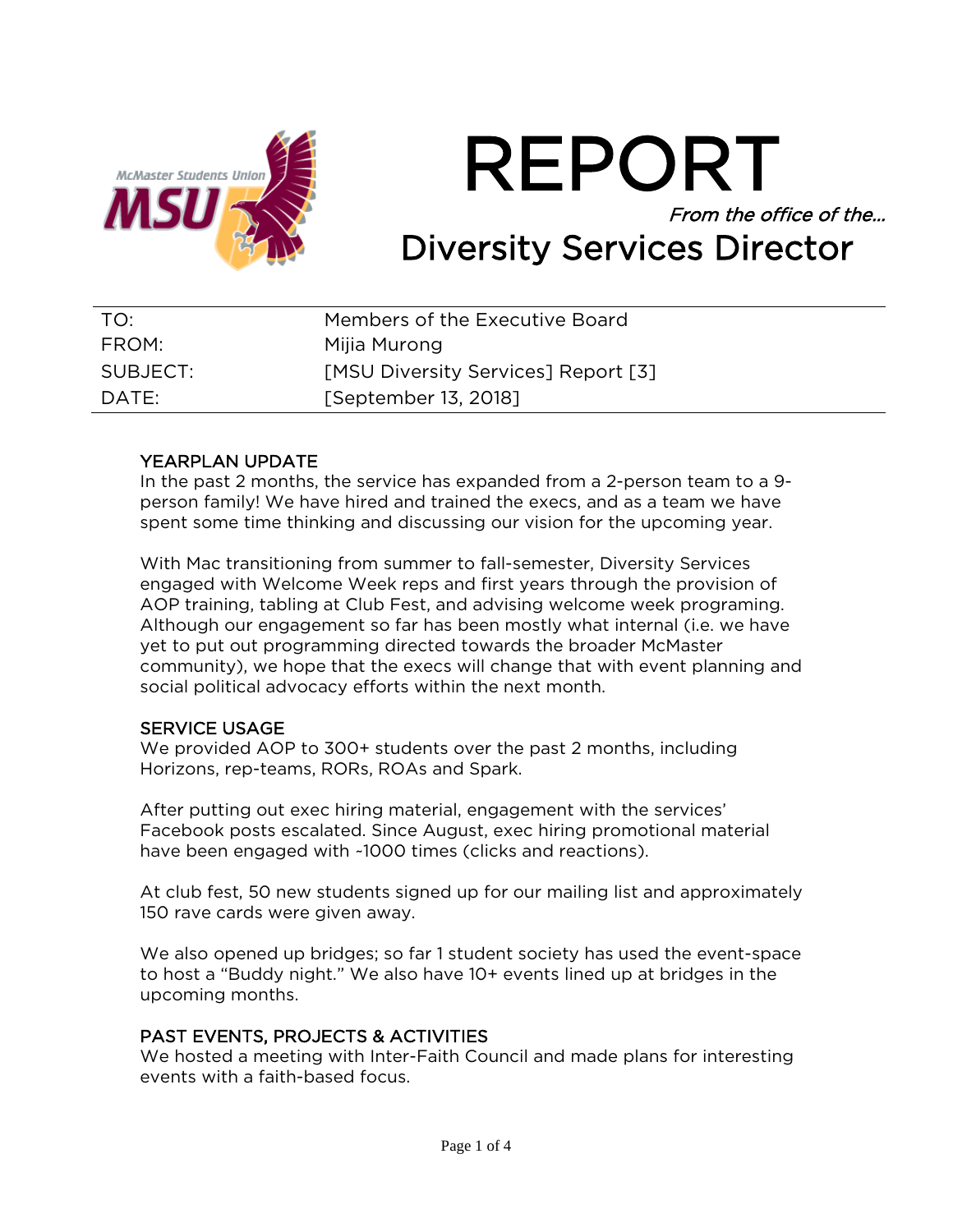We completed the Anti-Disruption Guideline commentary, and sent it off to the student.

We adapted creative new approaches to AOP training. We adapted problembased and flipped-classroom philosophies of teaching the material when training MSU staff that are all-to-familiar with lecture based AOP (folks who have received the training multiple times, like Diversity Services Execs and ROAs). In these instances, we focused on coming up with new scenarios and asking "what would you do?", or assigned nuanced concepts like "neuronormativity" and "Color-Blind racism" to students and asked them to research these terms and bring their findings to our training session.

### UPCOMING EVENTS, PROJECTS & ACTIVITIES

In the next month, we are looking to explore the topic of Voluntourism. Many students returning to campus spent their summer abroad, and inevitably some were volunteering with NGOs with a voluntourism focus. Furthermore, campus clubs that take a non-critical approach to the idea of "volunteering abroad" are promoting opportunities through club fest, MUSC tabling, and class visits. We've been approached by multiple students disclosing that these events make them feel frustrated and uncomfortable. We are currently looking into potential programming to address this issue, including: circulating resources, posting a statement condemning voluntourism, collaborating with faculty to host a panel discussion, etc. The goal is to change the culture at McMaster such that students rethink the intent vs impact of their volunteering efforts, and learn to center the voices and well-being of marginalized, colonized, or oppressed communities when they volunteer.

We are also planning a coffeehouse in bridges that will likely take place sometime in October. This event will hopefully introduce more students to the service, and also be an opportunity for us to engage with cultural and religious clubs on campus. The idea of a coffee house was further explored at the IFC meeting, and the spiritual and faith-based organizations on campus all expressed interest in such an event.

| <b>BUDGET</b>                 |                                       |  |               |
|-------------------------------|---------------------------------------|--|---------------|
| <i>ACCOUNT</i><br><b>CODE</b> | <b>ITEM</b>                           |  | BUDGET / COST |
| 6804-0317                     | <b>Exec Appreciation Lunch</b>        |  | 82.66         |
|                               | <b>TOTAL SPENT IN LINE</b>            |  | 82.66         |
|                               | <b>REMAINING IN LINE</b>              |  | 317.34        |
|                               |                                       |  |               |
| 6103-0317                     | Pangaea Tabling                       |  | 10            |
|                               | <b>TOTAL SPENT IN LINE</b>            |  | 10            |
|                               | <b>REMAINING IN LINE</b>              |  | 5990          |
|                               |                                       |  |               |
|                               | TOTALS                                |  |               |
|                               | TOTAL BUDGETED DISCRETIONARY SPENDING |  |               |
|                               | TOTAL ACTUAL DISCRETIONARY SPENDING   |  |               |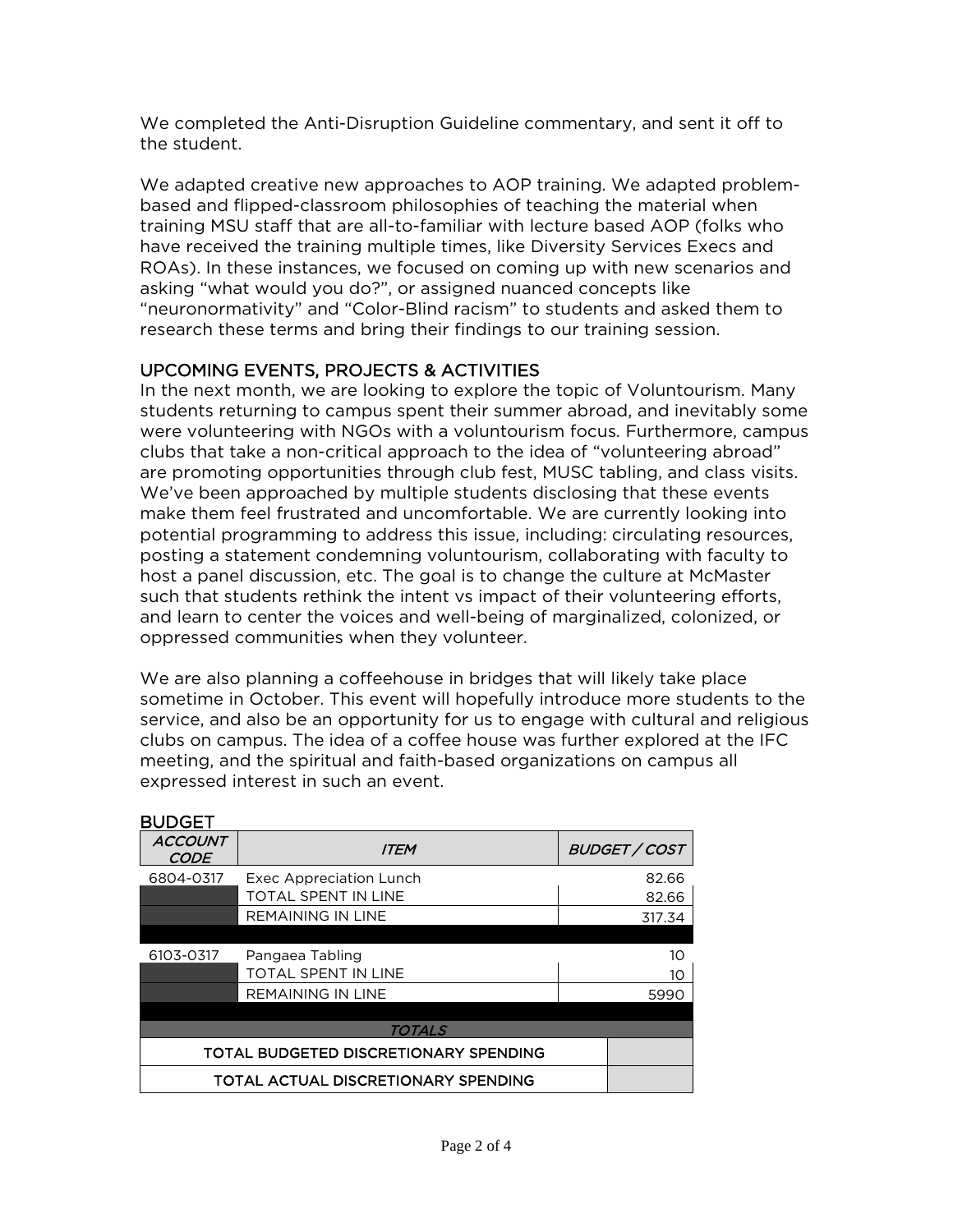### REMAINING DISCRETIONARY SPENDING

### VOLUNTEERS

N/A – Volunteers will be hired by the end of September.

### CURRENT CHALLENGES

Looking for an Indigenous Affairs Executive continues to be a challenge. After receiving feedback from the Indigenous Affairs Executive from 2015-2016 term, we realized that the position is a tokenistic way of including the indigenous perspective into our programming. Since we are unable to mediate the dispute between indigenous groups on campus (nor is that our responsibility), and do not have the capacity to provide the Indigenous Affairs Executive with the support needed to navigate their role, we do not feel like we are in a position to hire for the position this year. Furthermore, having the "indigenous liaison" as a stand-alone role, outside of the "social political affairs committee" and "community events and planning committee" ultimately excludes the indigenous perspective from our regular programming and suggests that the other teams on our service do not have to have a wealth of knowledge in regards to indigenous affairs, which is simply not true. Instead, we hope to better integrate the indigenous perspective in our programming this year by providing in depth AOP training about concepts like decolonization and reconciliation, terminology when referring to indigenous peoples, and unpacking land acknowledgements and stating our personal positionality as settlers on this land, instead of simply reading the "script".

The service has always had problems with volunteer and student engagement, and we anticipate that this year will be not exception. The exec team spent some time generating creative ideas for promotions and outreach – from tabling, to free give-a-ways, to ensuring that the language we use when discussing pertinent social issues is less academic and more accessible… I anticipate that the greatest challenge for this year is to promote Diversity Services as a service for EVERYONE, while making sure that we don't compromise the depth and nuance of our programming.

### **SUCCESSES**

Exec hiring was a success. Not only is the exec team passionate and excited about the work ahead, they are also actively critiquing the services' past programming and showing great interest in the services' review and rebranding processes. The team also expressed great interest about partaking in PACBIC as well as contributing to the writing of MSU policy papers. Overall, I think we hired a team that is interested in going beyond their job descriptions in order to help the service fulfill its potentials.

We also managed to hold our very first event in Bridges. Although Bridges took longer than previous years to open up, the Bridges Coordinator and I were able to make the right contacts and acquire the right training just in time to open up the space for the first student group that had booked us.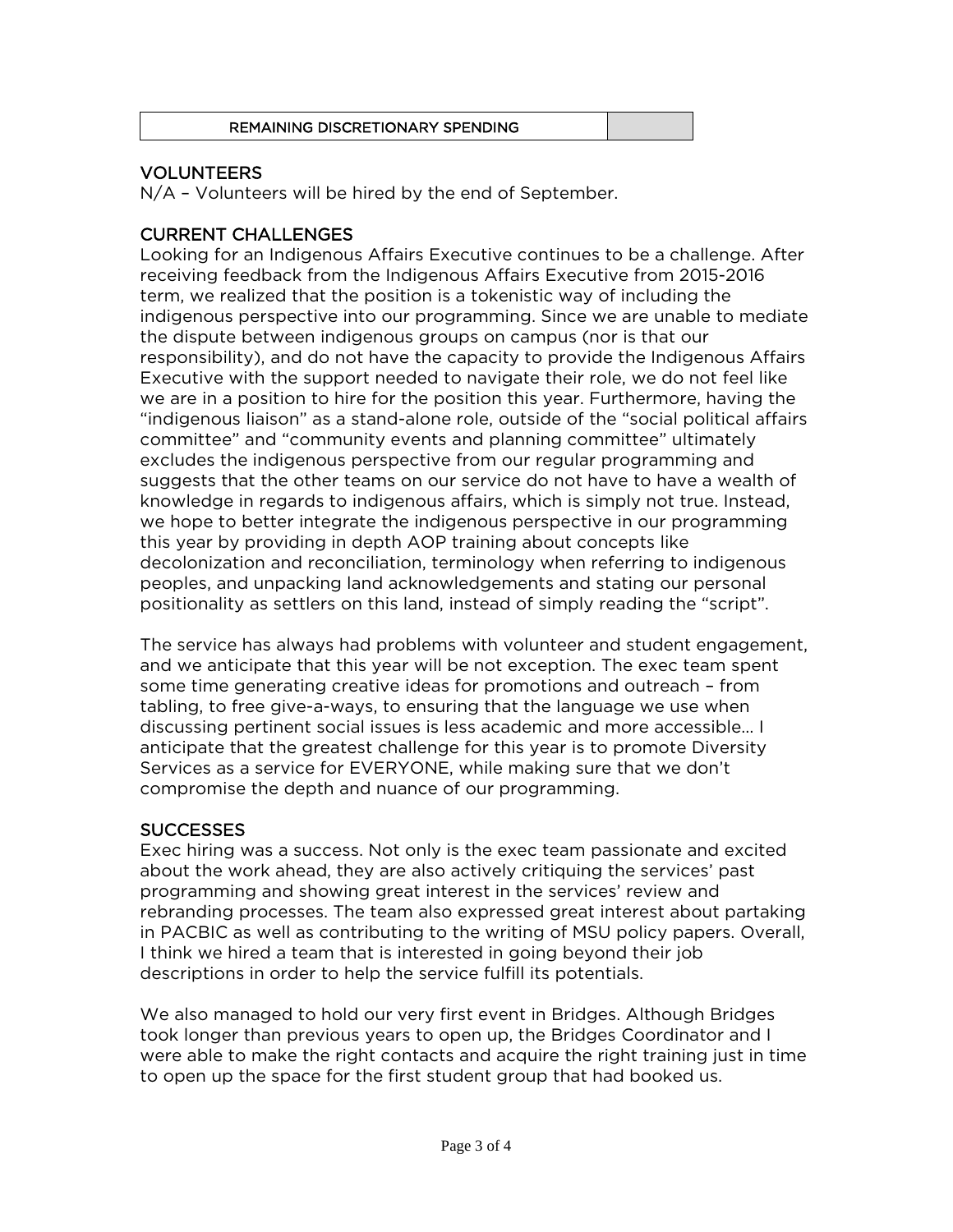We've received feedback that students find our AOP training sessions interesting and engaging. After the Spark AOP, some students came up to us and asked about how they can be involved with the service. We've also made a strong effort to incorporate more nuanced discussions about colonization and indigenous people in our training- which is a change that students who have received previous iterations of AOP responded positively to.

### **OTHER**

We are wondering about how the service evaluation process will unfold this year. There are a couple of things that I am interested in changing about the service, and it would be fantastic to have a supportive team helping us to collect data on our current outputs and better understand MSU students' perception of us.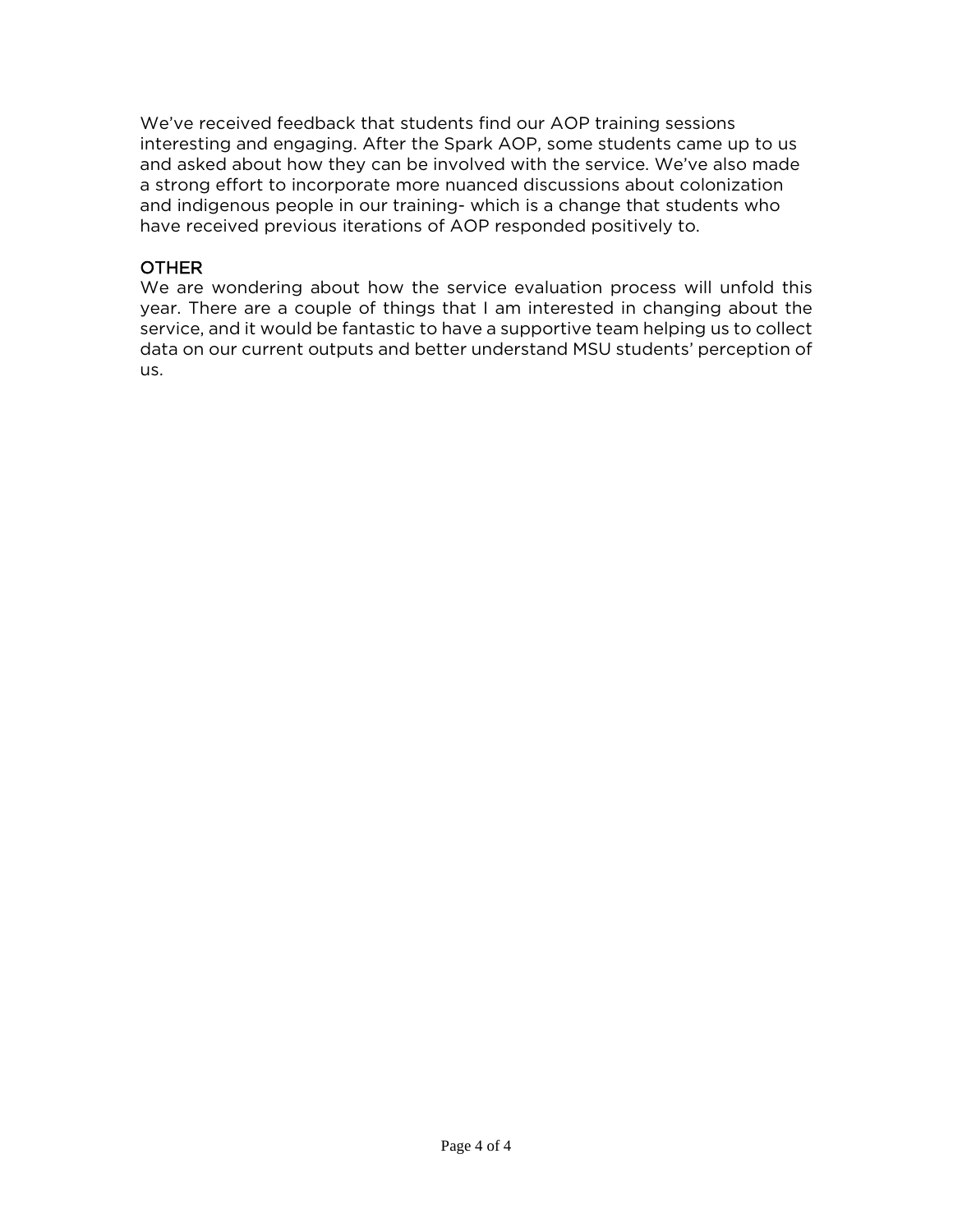

# REPORT From the office of the… EFRT Program Director

| TO:      | Members of the Executive Board         |
|----------|----------------------------------------|
| FROM:    | Samantha Aung                          |
| SUBJECT: | Emergency First Response Team Report 4 |
| DATE:    | September 13 <sup>th</sup> , 2018      |

### YEARPLAN UPDATE

This report will look at updates related to the successes and challenges involved in training members for and responding during welcome week. In addition, looking forward at the year this report will outline some of the upcoming part of our year including the hiring of new team members!

### SERVICE USAGE

With an important PR push we were able to have our emergency number in many faculty, residence, and off campus representatives' phones as well as the majority of first year phones as well. This push meant we had a high recognition rate across campus throughout welcome week as well as many individuals trained to know when to call, and what to do before an EFRT member arrived on scene. The below first graph is a comparison of call numbers from previous welcome weeks compared to previous years. Call

numbers are lower than previous years. The concert night generated fewer calls than in previous years. We suspect this is a combination of factor including the performer as well we hope better alcohol education before the event. In addition, call types have been consistent from previous years with soft tissue and musculoskeletal injuries making up the highest call volume, alcohol and drug related calls making up the second largest call volume and other various call types rounding out the total call volume.

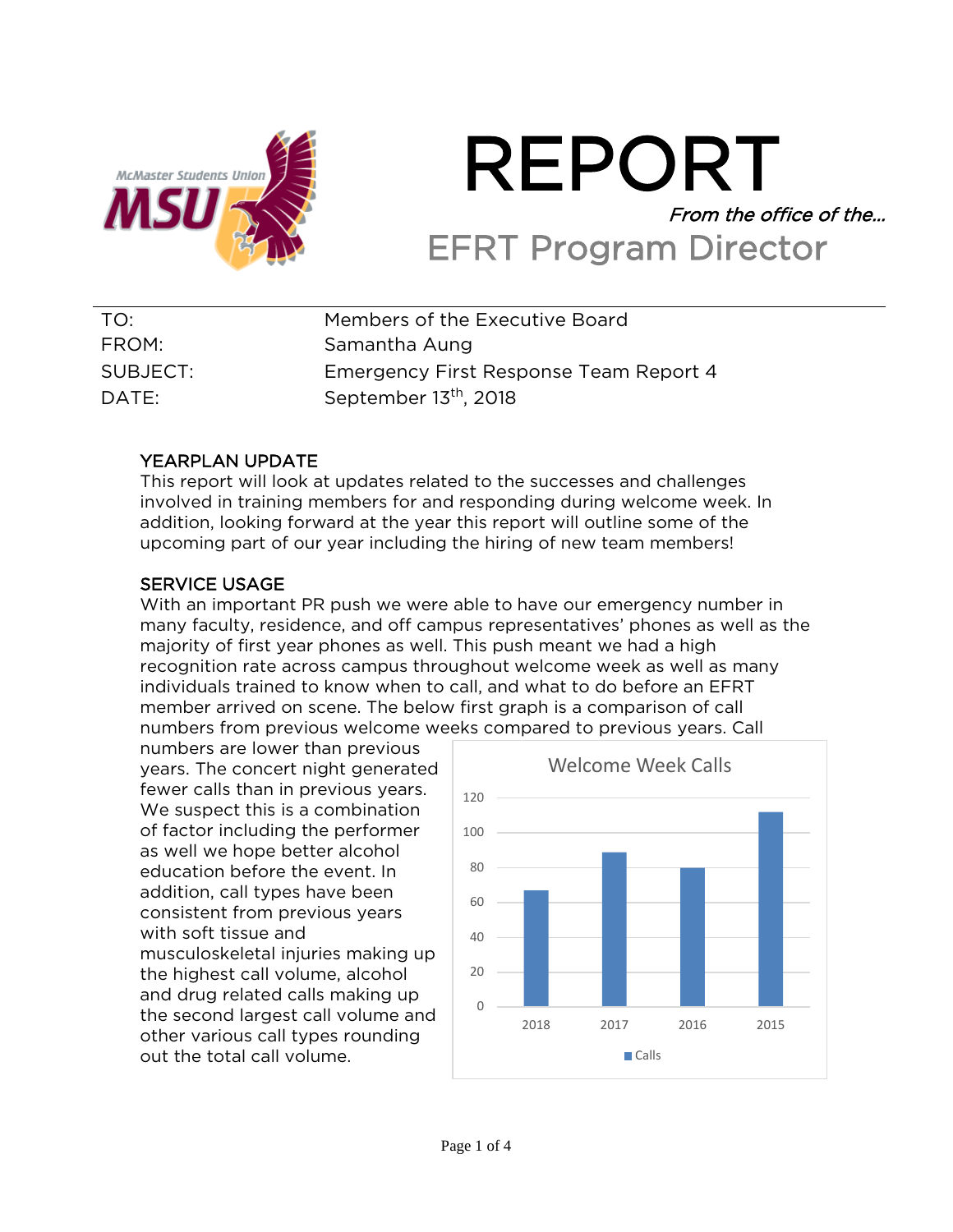### PAST EVENTS, PROJECTS & ACTIVITIES

Throughout welcome week, the EFRT provided a mobile hydration station with freezie/popsicle handouts for students in partnership with Campus Security. This helped promote our team's social media presence with an increase of over 300 likes and 21% over increase in reach over the past month. This was a great way for responders to engage with students, especially first years, to let them know what our service does and when to call. We also have been working with the communications officer to create other videos for throughout the year to post on Facebook in conjunction with our New PR Days!

In preparation for welcome week responders were retrained. This provided some difficulties as discusses later but overall helped to refresh responders on our protocols and get them back into the swing of responding. This year we also continued our partnership with residence life and the student success center in training all reps and CAs in intoxication emergencies to help prepare them for welcome week.

As will be discussed in successes, we have had great feedback from responders with our new large event responding structure. Having more responders on call, helps to ease the pressure of a busy night and as a team we were more prepared and readier to respond resulting in a better experience for all those involved.

### UPCOMING EVENTS, PROJECTS & ACTIVITIES

Our team applications close on the  $13<sup>th</sup>$  at noon and the entire team is excited for the prospect of new team members. We have altered the application process this year to separate the first aid test from the interview to lessen the task of doing over 150 interviews. We have few applicants than expected thus far and will determine if this extra step deters candidates from applying in our considerations for applications next year. Planning for the applicant orientation process has been going well with many alumni coming back to teach and evaluate candidates. The addition of the assistant director to act as the head of the orientation process has provided beneficial to the executive team as we are better able to divide tasks and having one person in charge of the process helps with efficiency and decision making.

### BUDGET

| <b>ACCOUNT</b><br><b>CODE</b> | <b>ITEM</b>                | <b>BUDGET / COST</b> |
|-------------------------------|----------------------------|----------------------|
| 3271-0107                     | <b>July Course Revenue</b> | (4,500.00)           |
|                               | TOTAL SPENT IN LINE        | (16,095.00)          |
|                               | <b>REMAINING IN LINE</b>   | 48,905.00            |
|                               |                            |                      |
| 6803-0107                     | Red Cross Payments July    | 487.00               |
|                               | TOTAL SPENT IN LINE        | 1,483.00             |
|                               | <b>REMAINING IN LINE</b>   | 16.517.00            |
|                               |                            |                      |
| 5315-0107                     | July Oxygen Order          | 268.67               |

The below is based off of the July 2018 Statement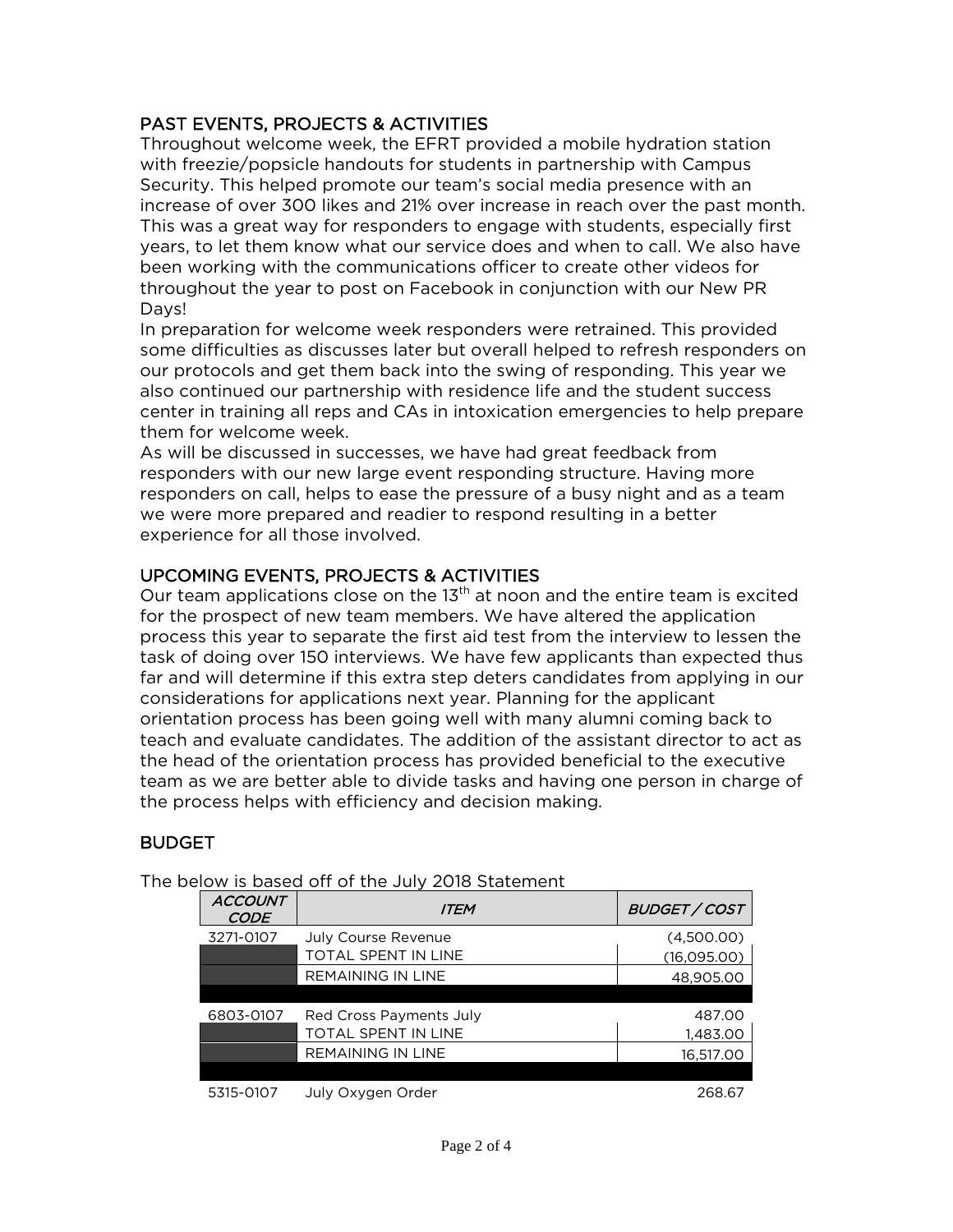| TOTAL SPENT IN LINE | 909.67 |
|---------------------|--------|
| REMAINING IN LINE   | 9.090. |
|                     |        |

Spending in the upcoming month will include the purchase of new event responding packs and welcome week equipment. It also includes the purchasing of a new scheduling software for the team.

A proposal for the new radios will be put together in upcoming month to be brought to the SRA as soon as possible. This as mentioned previously will help to increase communication and safety of responders and security. Alternatives to whole executive team radios are being explored with Spectrum Communications and Security to help to decrease costs.

### VOLUNTEERS

All our volunteers are now trained and ready for the year! Responder retraining occurred in two portions with part before welcome week for those who were available as well as a later option for those who were unable to attend then. Our executive team has been working towards various initiatives for improving responder wellness and comfort throughout the term including getting pillow cases for each responder as a welcome back gift and to help bedtime hygiene, providing on call responders with snacks and meals when appropriate, keeping up maintenance of the bikes with a professional tune up before the year starts, and other various thing smaller initiatives.

### CURRENT CHALLENGES

On current challenge that our executive team has been brainstorming solutions for the next year is that of welcome week responder retention. The beginning of the year always poses for a bit of a tight schedule due to the loss of more senior responders and the delay in hiring rookie responders. This year we particularly felt the strain as many responders were unable to respond during welcome week as their welcome week representative responsibilities overlapped with those of EFRT responder training. As training is mandatory to respond, we found that we had more responders as a part of our makeup training this year which meant that we had few responders taking on welcome week shifts than normal. For future years, determining a training plan before welcome week for reps may help to ease some of the shift so that people also have the opportunity to rep and respond as a part of EFRT.

### **SUCCESSES**

As alluded to above, we had great feedback for our large event responding structure that was used for the welcome week concert. We are hoping to use the same structure for the upcoming homecoming concert night as well. The structure involved 2 campus teams and an event team staffing the event in addition to 2 executive members ready to provide additional assistance and a EFRT dispatcher. We were also able to work in Hamilton Paramedic Services on site with event which worked well for major calls that came in. This structure requires 12 responders to work effectively which can be difficult to find but we were able to pull alumni responders for the event which helped to staff all the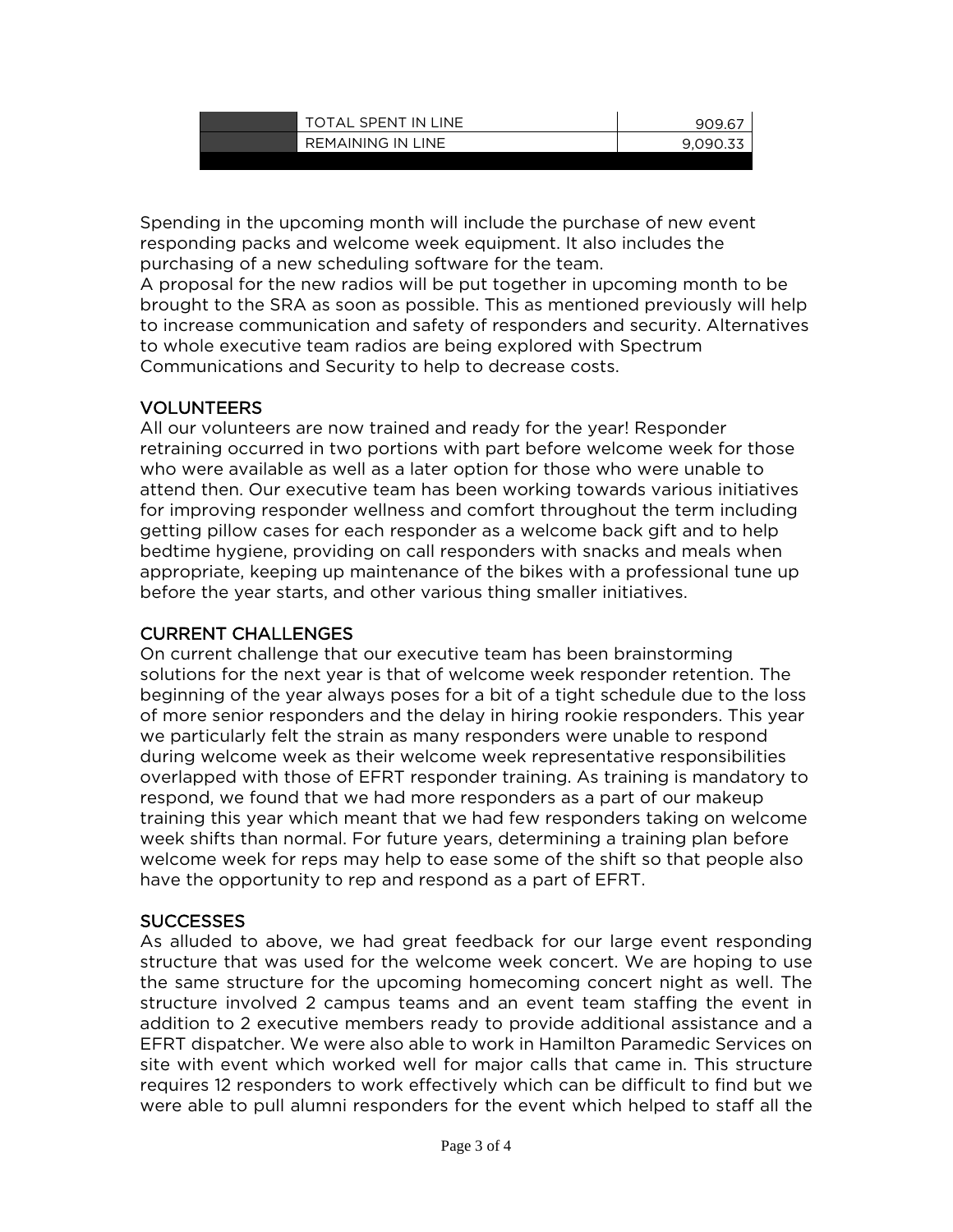teams. We are working to incentivize these shifts with meals provided by the team as well to also help to increase recruitment. The new structure although seemingly excessive helps to increase responder wellness though having more breaks between calls, more access to resources and a smaller likelihood of responding alone.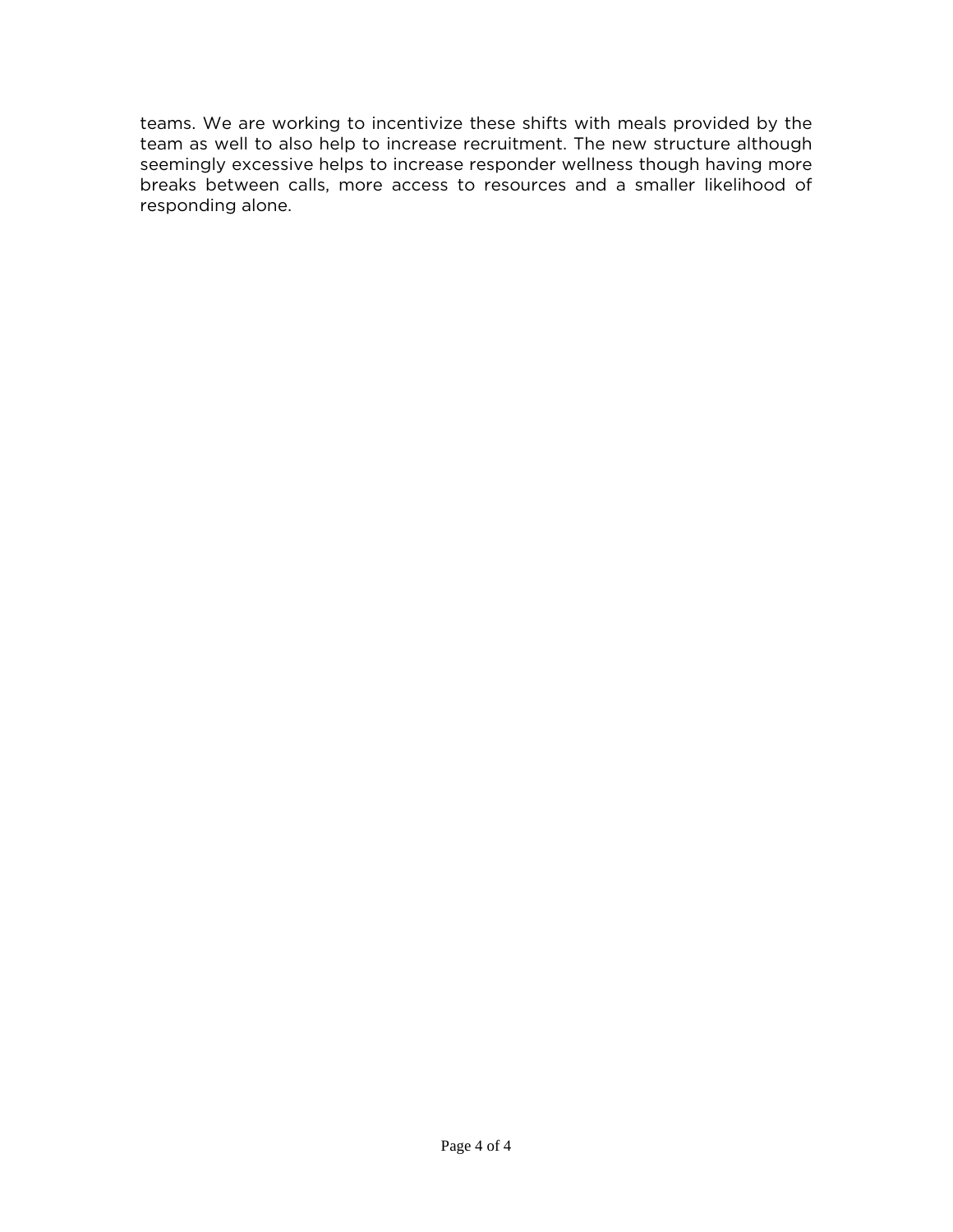

# JOB DESCRIPTION

| Hourly Staff |  |
|--------------|--|
|--------------|--|

| <b>Position Title:</b> | <b>Welcome Week Faculty Societies Coordinator</b> |
|------------------------|---------------------------------------------------|
|                        |                                                   |
| <b>Term of Office:</b> | January February 1 to September 30                |
|                        |                                                   |
| Supervisor:            | Vice President (Administration)                   |
|                        |                                                   |
| <b>Remuneration:</b>   | <b>Under Review</b>                               |
|                        |                                                   |
| <b>Hours of Work:</b>  | <b>Under Review</b>                               |

### **General Scope of Duties**

The Welcome Week Faculty Societies Coordinator will manage and support all Welcome Week faculty planners. The individual will work closely with the Campus Events Department and the Student Success Centre (SSC) to help coordinate the Faculty Societies during Welcome Week, including providing support for the planning of Faculty Day/Night, assisting in bookings and delivering training.

| <b>Major Duties and Responsibilities</b> |                |                                                                                                                                                                          |
|------------------------------------------|----------------|--------------------------------------------------------------------------------------------------------------------------------------------------------------------------|
| Category                                 | <b>Percent</b> | <b>Specifics</b>                                                                                                                                                         |
| <b>Supervisory Function</b>              | 40%            | • Assist Faculty Societies in any and all preparation leading<br>to the execution of (but not limited to) Faculty Day,<br>Faculty Night, Faculty Fair and Faculty Fusion |
| Programming & Events                     | 15%            | Assisting the Campus Events Department and Student<br>$\blacksquare$ .                                                                                                   |
| <b>Planning Function</b>                 |                | Success Centre with logistics of events under the                                                                                                                        |
|                                          |                | direction of the Vice President Administration                                                                                                                           |
|                                          |                | Assisting in logistics of Strategic Themes programming<br>as assigned by the Vice President Administration                                                               |
| Financial & Budgeting                    | 20%            | Assist Faculty Societies in the purchasing/hiring of<br>$\mathbf{u}$                                                                                                     |
| <b>Function</b>                          |                | services needed for Faculty Day and Faculty Night                                                                                                                        |
|                                          |                | Work with the VP (Finance) of the MSU to support                                                                                                                         |
|                                          |                | Faculty Societies in the budgeting and management                                                                                                                        |
|                                          |                | process leading up to Welcome Week and with the<br>financial reporting following Welcome Week                                                                            |
| <b>Communications Function</b>           | 15%            | Organizing and facilitating regular meetings with Faculty<br>$\blacksquare$ .                                                                                            |
|                                          |                | Society Welcome Week planners                                                                                                                                            |
|                                          |                | • Attend Welcome Week Planning and Implementation                                                                                                                        |
|                                          |                | meetings with other stakeholders of Welcome Week                                                                                                                         |
|                                          |                | <b>Attend Strategic Themes Advisory and Planning</b><br>٠                                                                                                                |
|                                          |                | Committee meetings with other stakeholders of Welcome                                                                                                                    |
|                                          |                | <b>Week</b>                                                                                                                                                              |

P:\DEPARTS\ADMIN\ASC 18-19\Executive Board\Meeting Documentation\18-09\Welcome Week Faculty Societies Coordinator JDedits.docx Page 1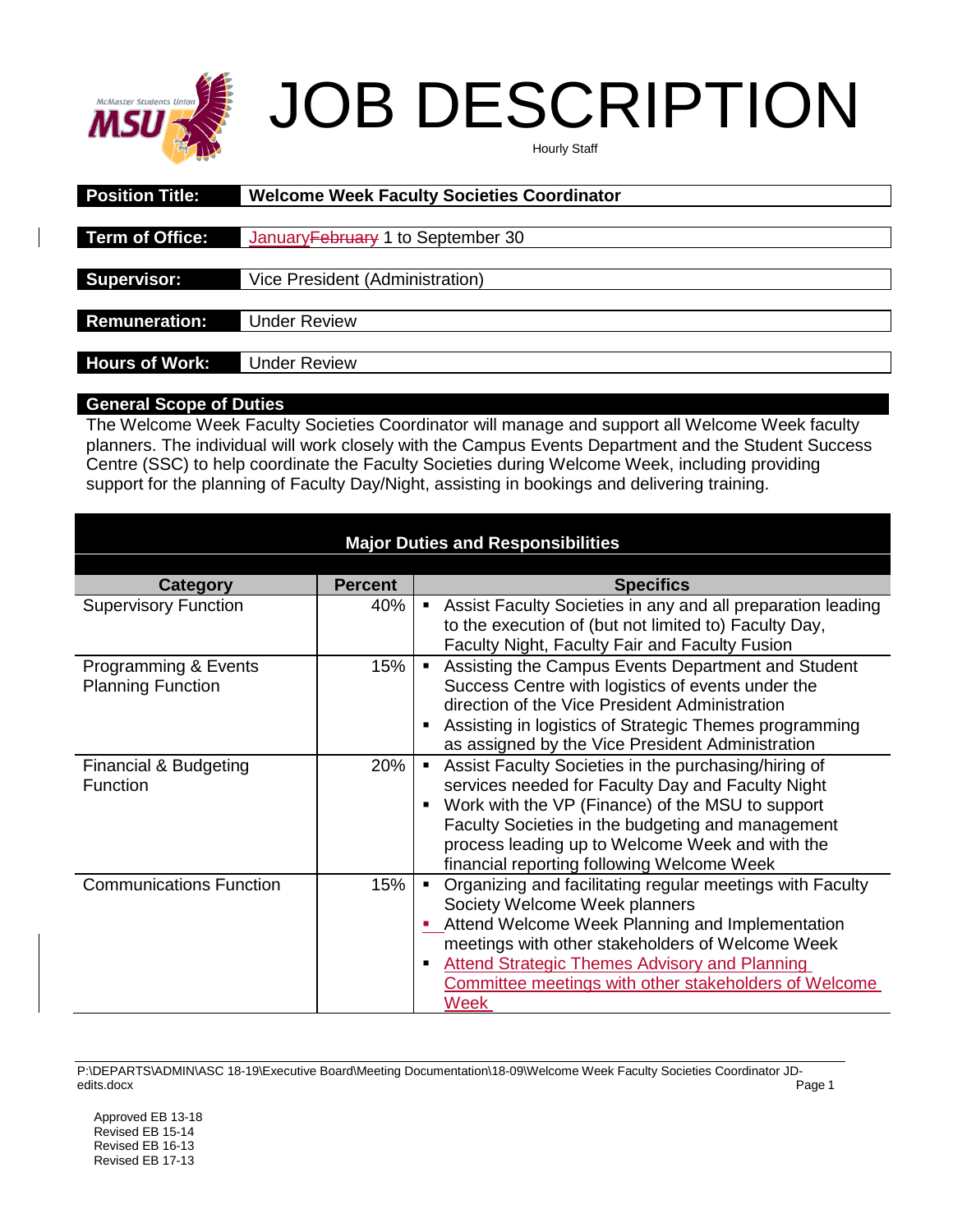|                          |    | Communicate frequently with Faculty Societies<br>throughout the summer to ensure deadlines are being<br>met<br>Communicate with the Vice President Administration<br>п<br>regarding the progress of Faculty-specific Welcome<br>Week programming<br>Communicate with members of the SSC for any planning<br>and coordination items related to the Faculty Societies<br>Assist in the yearly review process of Welcome Week<br>Communicate with the Residence Orientation Planner<br>$\blacksquare$<br>and Off-Campus Orientation Planner to coordinate<br>planner trainings, and large scale Welcome Week<br>programming |
|--------------------------|----|--------------------------------------------------------------------------------------------------------------------------------------------------------------------------------------------------------------------------------------------------------------------------------------------------------------------------------------------------------------------------------------------------------------------------------------------------------------------------------------------------------------------------------------------------------------------------------------------------------------------------|
| <b>Training Function</b> | 5% | Assist in developing and delivering necessary summer<br>trainings for Faculty Society Planners (e.g. May Retreat)<br>and/or reps<br>Participate in the development of any trainings for Faculty<br>Society Planners and Reps<br>Assist the SSC in delivering training for Faculty Society<br><b>Planners and Reps</b>                                                                                                                                                                                                                                                                                                    |
| Other                    | 5% | Participate in any preparation and transition meetings<br>Provide transition for incoming Welcome Week Faculty<br>Societies Coordinator<br>Participate in a performance evaluation process set out<br>by the Vice President Administration<br>Attend and be present for Welcome Week                                                                                                                                                                                                                                                                                                                                     |

### **Knowledge, Skills and Abilities**

- **Organization and time management skills**
- Problem solving under stressful conditions
- Communication skills to consult with a variety of groups and individuals
- Faculty and/or general Welcome Week experience is an asset

### **Effort & Responsibility**

- **Demanding hours of work required preceding and during events**
- Odd hours of work are common, requiring time commitments early in the morning, late in the evening, and in the daytime during Welcome Week
- Judgment required in event layout, volunteer organization and cost decisions
- Assisting in the organization and operation of multiple events
- Efforts to communicate with various groups that are partners in delivering Welcome Week
- During events, constant problem solving, and decisions must be made under stress and time constraints

### **Working Conditions**

- Welcome Week activities are organized both indoors and outdoors in differing weather conditions
- **Time demands may exceed stated hours of work**
- Work is performed in a shared office space

### **Training and Experience**

- An asset to have knowledge of MSU and Faculty events during Welcome Week and experience working with volunteers
- Training required in risk management